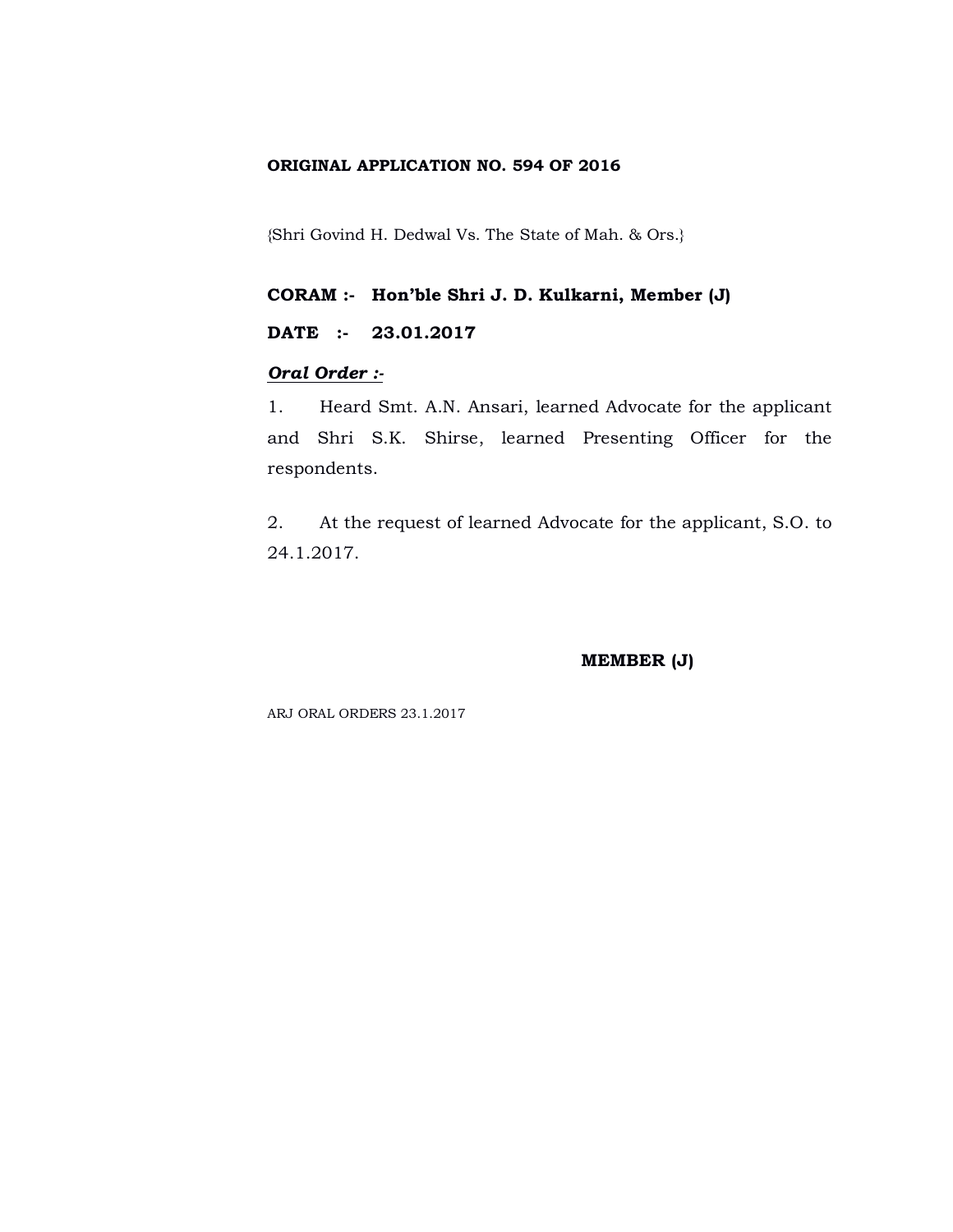## **ORIGINAL APPLICATION NO. 481 OF 2016**

{Shri Vijay R. Banger Vs. The State of Mah. & Ors.}

#### **CORAM :- Hon'ble Shri J. D. Kulkarni, Member (J)**

# **DATE :- 23.01.2017**

#### *Oral Order :-*

1. Heard Shri M.R. Kulkarni, learned Advocate for the applicant and Smt. Resha S. Deshmukh, learned Presenting Officer for the respondents.

2. The learned Advocate for the applicant seeks permission to add Shri Abhijit Ravindra Banger as a party respondent in the original application. He is permitted to do so.

3. S.O. to 23.2.2017.

#### **MEMBER (J)**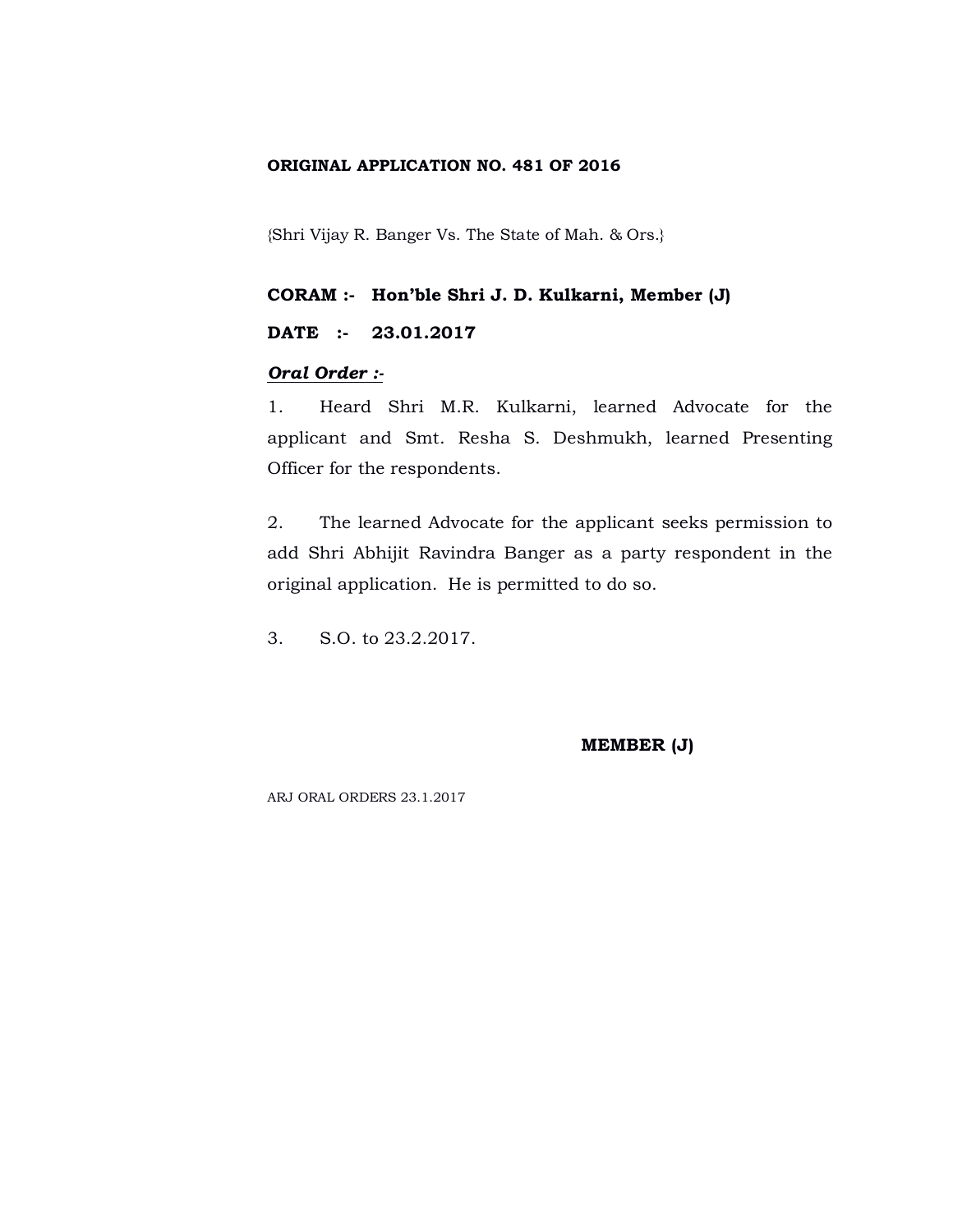## **ORIGINAL APPLICATION NO. 415 OF 2016**

{Shri Laxman R. Gaikwad Vs. The State of Mah. & Ors.}

#### **CORAM :- Hon'ble Shri J. D. Kulkarni, Member (J)**

# **DATE :- 23.01.2017**

#### *Oral Order :-*

1. Heard Shri V.B. Wagh, learned Advocate for the applicant and Shri V.R. Bhumkar, learned Presenting Officer for the respondents.

2. The learned Advocate for the applicant submits that, he has been instructed by his client to withdraw this original application and, therefore, he seeks permission therefor. Permission as sought for is granted.

3. The original application stands disposed of as withdrawn. There shall be no order as to costs.

#### **MEMBER (J)**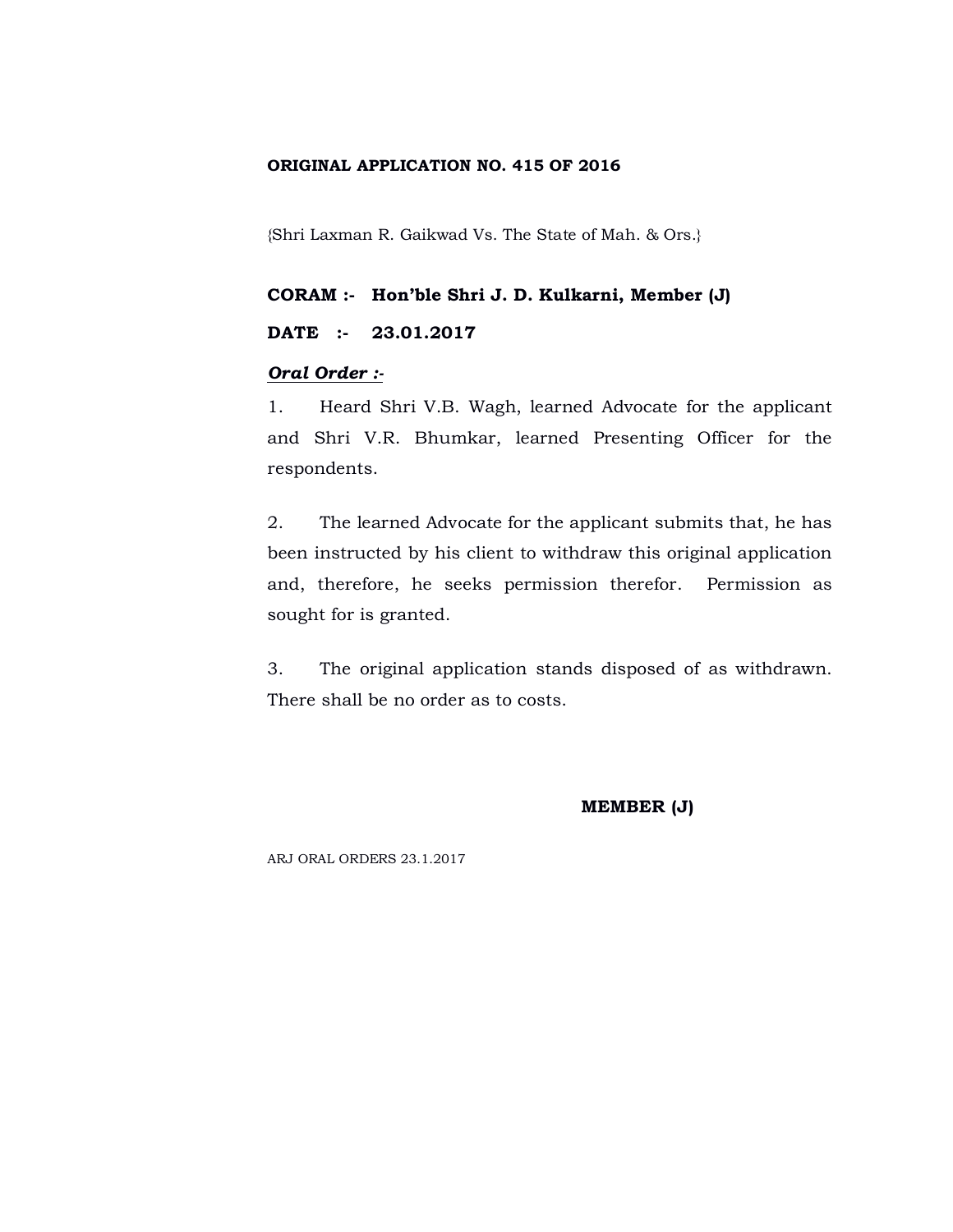## **ORIGINAL APPLICATION NO. 555 OF 2016**

{Shri Madhav C. Padvi Vs. The State of Mah. & Ors.}

#### **CORAM :- Hon'ble Shri J. D. Kulkarni, Member (J)**

### **DATE :- 23.01.2017**

#### *Oral Order :-*

1. Heard Shri F.R. Tandale, learned Advocate for the applicant and Shri N.U. Yadav, learned Presenting Officer for the respondents.

2. The learned P.O. submits that in this original application the order dated 6.8.2015 issued by the Government, whereby the applicant has been kept under suspension has been challenged. He submits that when the order dated 6.8.2015 was passed the applicant was serving as a Regional Deputy Director (Sugar) at Nagpur and was transferred as a Dist. Sub Registrar, Cooperative Societies at Gadchiroli, since the applicant did not join at Gadchiroli, the order of suspension has been issued. It is stated in the said order that during the suspension period, the headquarters of the applicant will be at Pune.

3. In any case, prima-facie, it seems that the order challenged in the present matter, pertains to the applicant when he was posted at Nagpur and, therefore, this bench of the Tribunal may not have the jurisdiction to entertain the matter.

4. The learned Advocate for the applicant submits that, he will take instructions from his client. Time granted.

5. S.O. to 6.2.2017.

**MEMBER (J)**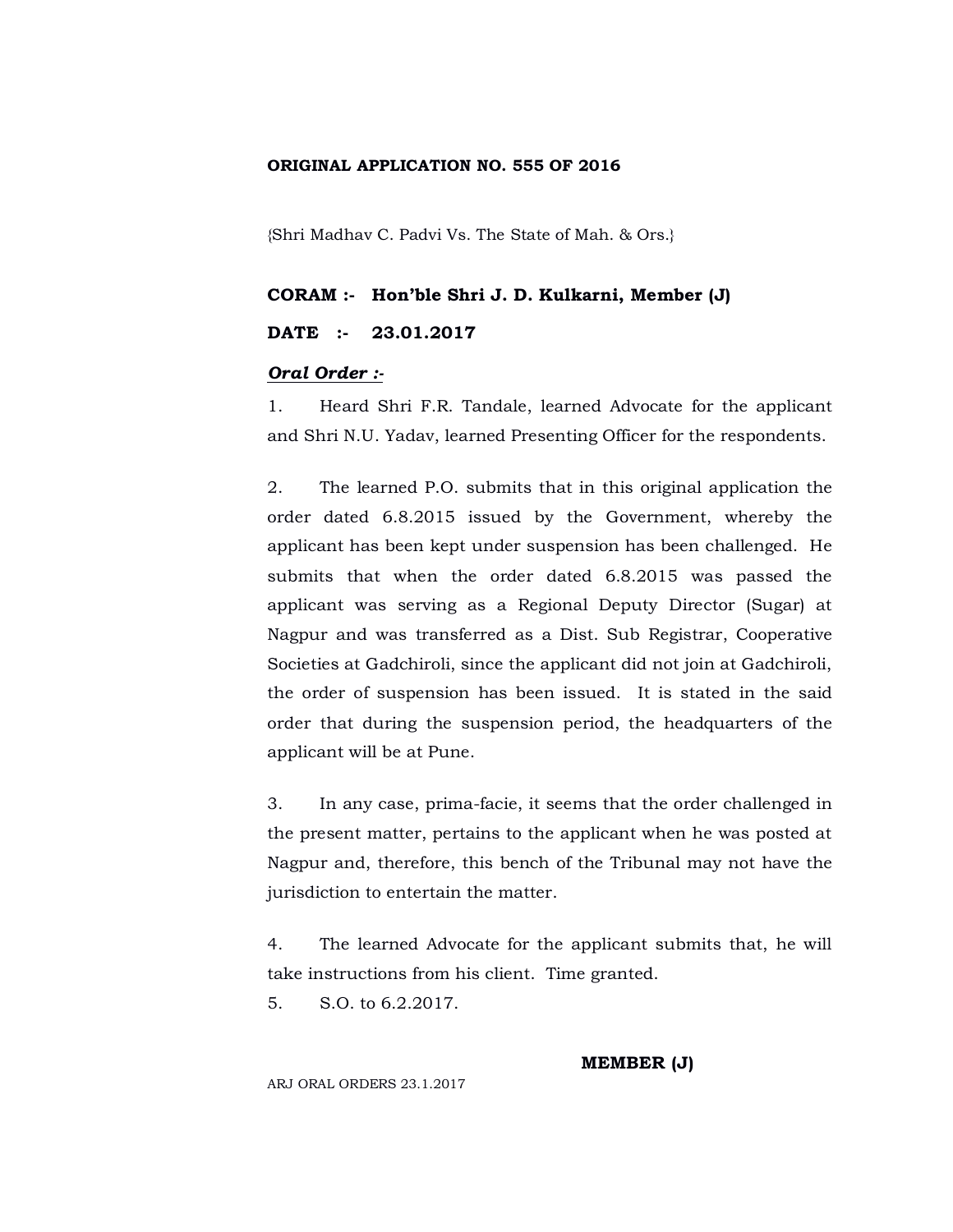## **ORIGINAL APPLICATION NO. 845 OF 2011**

{Shri Usha R. Nagare Vs. The State of Mah. & Ors.}

#### **CORAM :- Hon'ble Shri J. D. Kulkarni, Member (J)**

## **DATE :- 23.01.2017**

#### *Oral Order :-*

1. Heard Shri S.S. Shinde, learned Advocate holding for Shri R.J. Godbole, learned Advocate for the applicant and Shri M.P. Gude, learned Presenting Officer for the respondents.

2. On the last 2 occasions, Shri Godbole, learned Advocate for the applicant filed leave note.

3. Today, Shri Shinde, learned Advocate holding for Shri Godbole, learned Advocate for the applicant submits that Shri Godbole has filed leave note for today. The present matter is of the year 2011.

4. In view thereof, Shri Godbole, learned Advocate for the applicant is directed to take instructions from the applicant and to argue the matter on tomorrow.

5. S.O. to 24.1.2017 for final hearing.

#### **MEMBER (J)**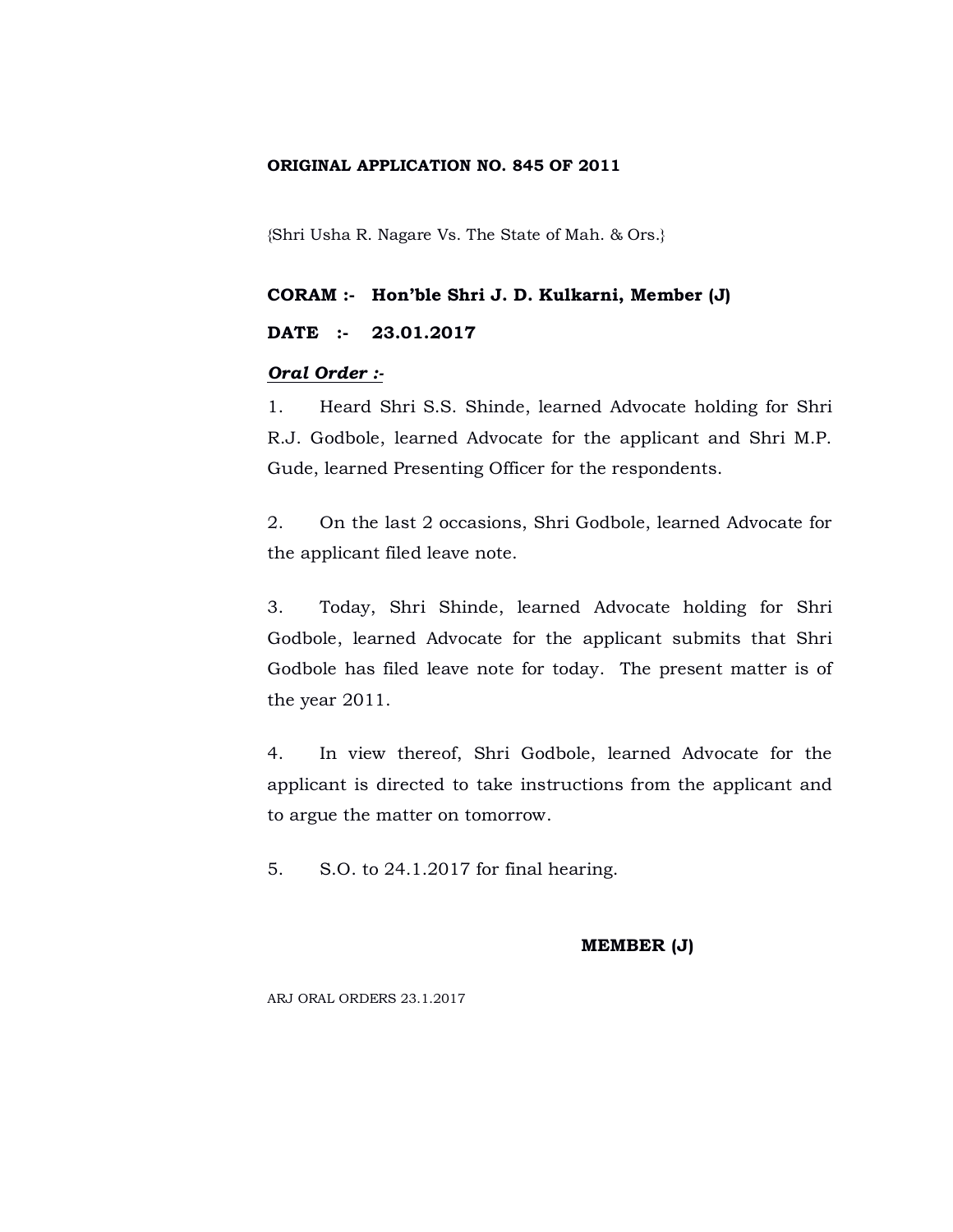## **ORIGINAL APPLICATION NO. 583 OF 2011**

{Shri Pandurang D. Lahote Vs. The State of Mah. & Ors.}

#### **CORAM :- Hon'ble Shri J. D. Kulkarni, Member (J)**

## **DATE :- 23.01.2017**

#### *Oral Order :-*

1. Heard Shri D.T. Devane, learned Advocate holding for Shri V.D. Gunale, learned Advocate for the applicant and Shri N.U. Yadav, learned Presenting Officer for the respondents.

2. Shri Dewane, learned Advocate submitted true copy of the appointment order of the applicant dated 15.10.1986. It is taken on record and marked as document 'X' for the purpose of convenience.

3. Since the matter is already heard, it is closed for orders.

#### **MEMBER (J)**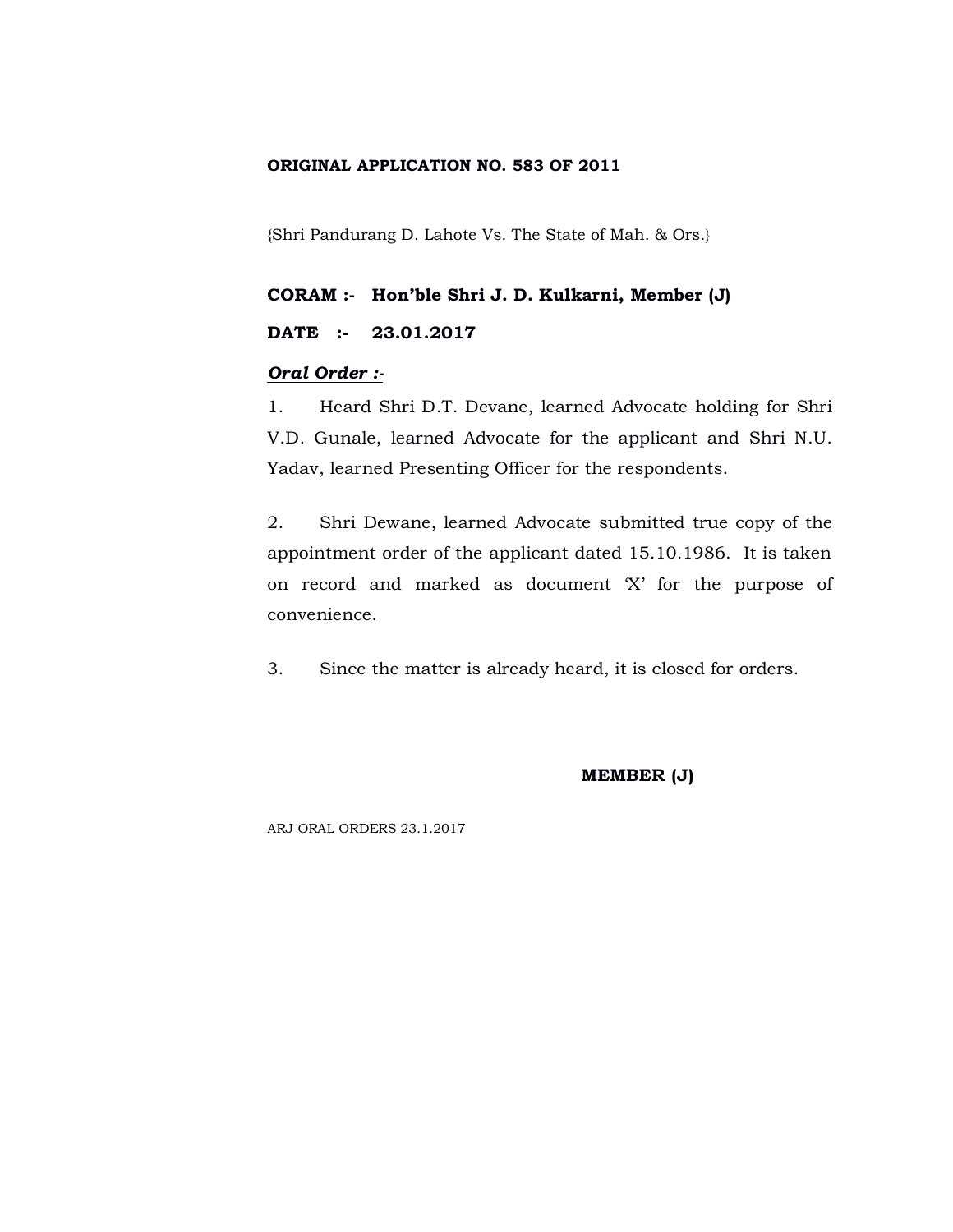## **MA 32/2017 IN OA ST. 883/2016**

{Smt. Dwarkabai P. Ramteke Vs. The State of Mah. & Ors.} **CORAM :- Hon'ble Shri J. D. Kulkarni, Member (J)**

## **DATE :- 23.01.2017**

## *Oral Order :-*

1. Heard Dr. (Smt.) Kalpalata Patil Bharaswadkar, learned Advocate for the applicant and Smt. Priya R. Bharaswadkar, learned Presenting Officer for the respondents.

2. Issue notices to the respondents in M.A. no. 32/2017, returnable on 7.3.2017.

3. Tribunal may take the case for final disposal at this stage and separate notice for final disposal shall not be issued.

4. Applicant is authorized and directed to serve on respondents intimation/notice of date of hearing duly authenticated by Registry, along with complete paper book of M.A. Respondent is put to notice that the case would be taken up for final disposal at the stage of admission hearing.

5. This intimation/notice is ordered under Rule 11 of the Maharashtra Administrative Tribunal (Procedure) Rules, 1988, and the question such as limitation and alternate remedy are kept open.

6. The service may be done by hand delivery, speed post, courier and acknowledgment be obtained and produced along with affidavit of compliance in the Registry before due date. Applicant is directed to file affidavit of compliance and notice.

- 7. S.O. to 14.3.2017.
- 8. Steno copy & hamdust allowed to both the parties.

# **MEMBER (J)**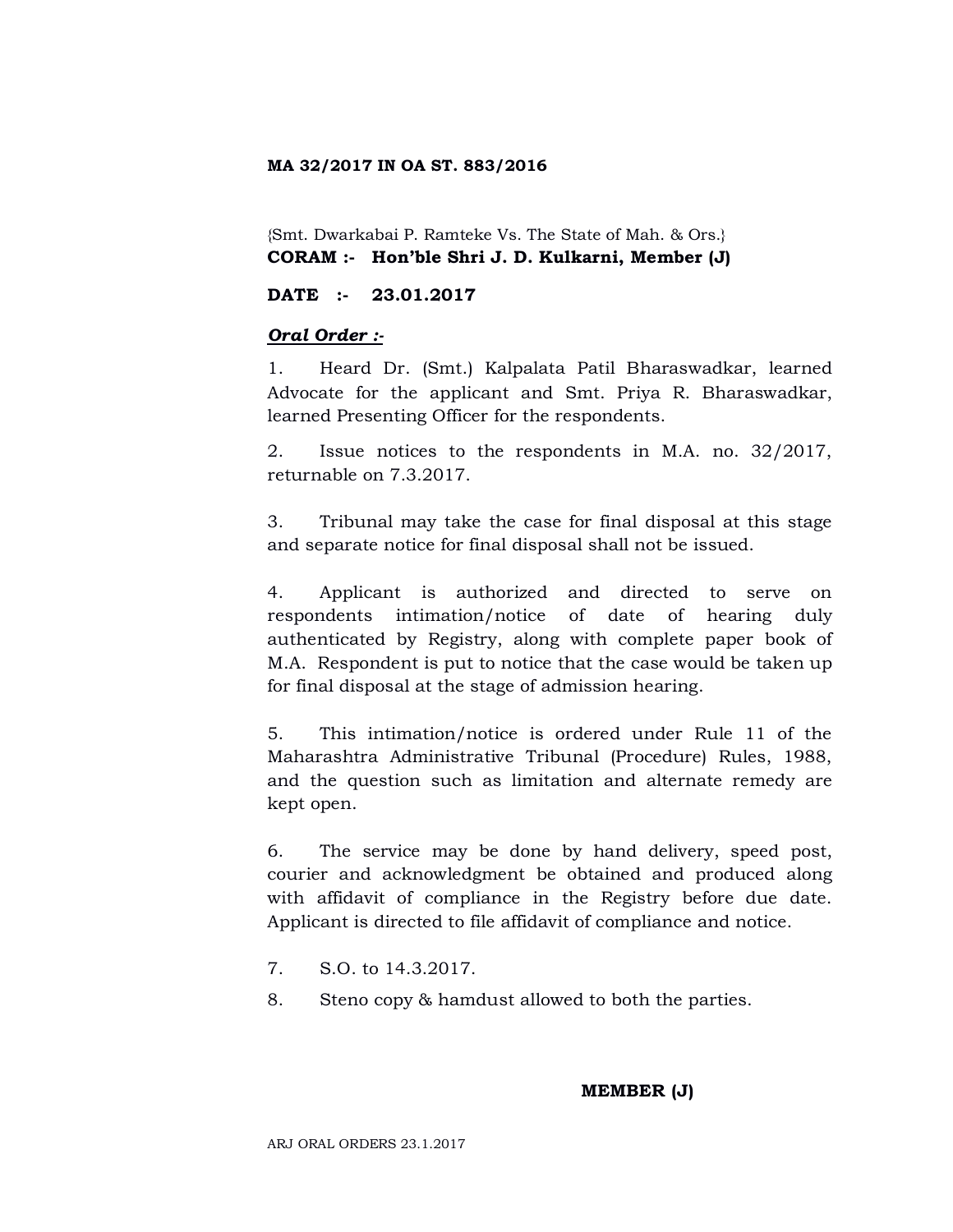## **MA NO. 3/2017 IN OA NO. 204/2015**

{Shri Sanjay D. Deshpande Vs. The State of Mah. & Ors.}

#### **CORAM :- Hon'ble Shri J. D. Kulkarni, Member (J)**

## **DATE :- 23.01.2017**

#### *Oral Order :-*

1. Heard Shri G.G. Suryawanshi, learned Advocate for the applicant and Shri M.G. Gude, learned Presenting Officer for the respondents.

2. By filing present M.A., the applicant seeks leave to place on record the judgment delivered on 2.9.2016 by this Tribunal in O.A. no. 411 of 2015 and the copy of G.R. dated 20.5.2015.

3. In the interest of justice, the applicant is allowed to place those documents on the record of O.A. no. 204/2015.

4. In view thereof, the Misc. Application stands disposed of. There shall be no order as to costs.

#### **MEMBER (J)**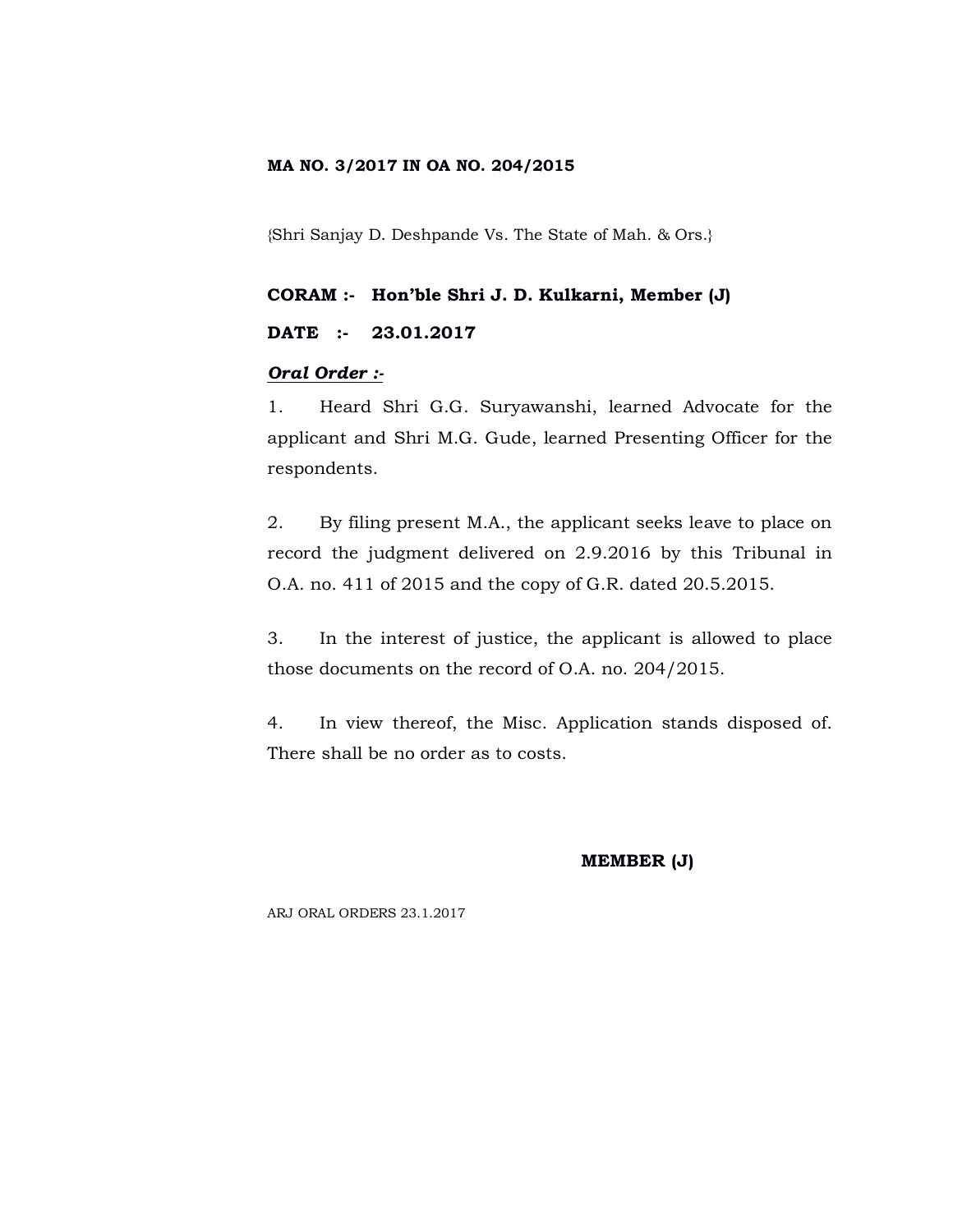## **OA NO. 204/2015**

{Shri Sanjay D. Deshpande Vs. The State of Mah. & Ors.}

# **CORAM :- Hon'ble Shri J. D. Kulkarni, Member (J) DATE :- 23.01.2017**

#### *Oral Order :-*

1. Heard Shri G.G. Suryawanshi, learned Advocate for the applicant and Shri M.G. Gude, learned Presenting Officer for the respondents.

2. The applicant is claiming appointment on compassionate ground. In fact, earlier the brother's name of the applicant was included in the wait list of the candidates to be appointed on compassionate ground. However, before getting appointment on compassionate ground, the brother of the applicant died and, therefore, applicant is praying for directions to the respondents for taking his name in the wait list as per letter dated 22.2.2007. It is noticed that a proposal is submitted to the Government and vide the impugned order dated 12.3.2013 (paper book page 56) the Government has rejected the said proposal.

3. The learned Advocate for the applicant submitted that from the impugned order dated 12.3.2013, it seems that the proposal to replace the names of 2 persons in the waiting list was considered. In the said meeting the proposal for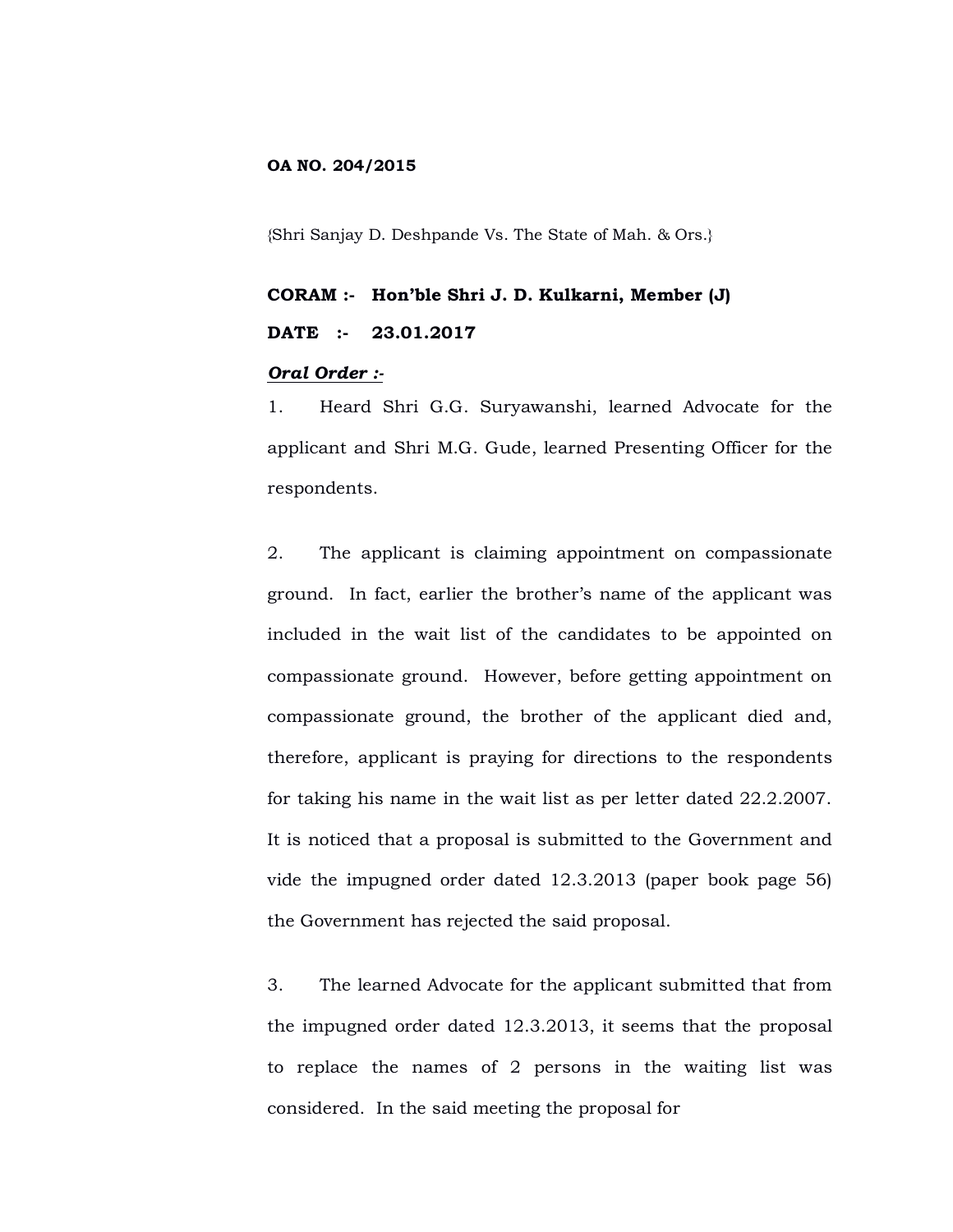# **::-2-:: OA NO. 204/2015**

including the name of Shri Shaik Navab Mohammed in place of Shri Shaikh Aliyas Shaikh Ahmed was considered, whereas the proposal of the present applicant was rejected.

4. In the affidavit in reply, it is accordingly stated that, there is no provision of replacing the names. It is not known as to how the proposal of Shri Shaik Navab Mohammed was accepted. The respondents have not produced on record the minutes of the meeting dated 11.3.2013.

5. The learned P.O. is, therefore, directed to place on record the minutes of the meeting dated 11.3.2013 as referred in the impugned order dated 12.3.2013 (paper book page 56 of the original application) before this Tribunal. The concerned Secretary also shall file his short reply giving reasons as to under what circumstances the proposal of Shri Shaik Navab Mohammed was accepted and that of the applicant in the present matter was rejected. The said affidavit shall be filed within 4 weeks.

6. S.O. to 14.3.2017.

**MEMBER (J)**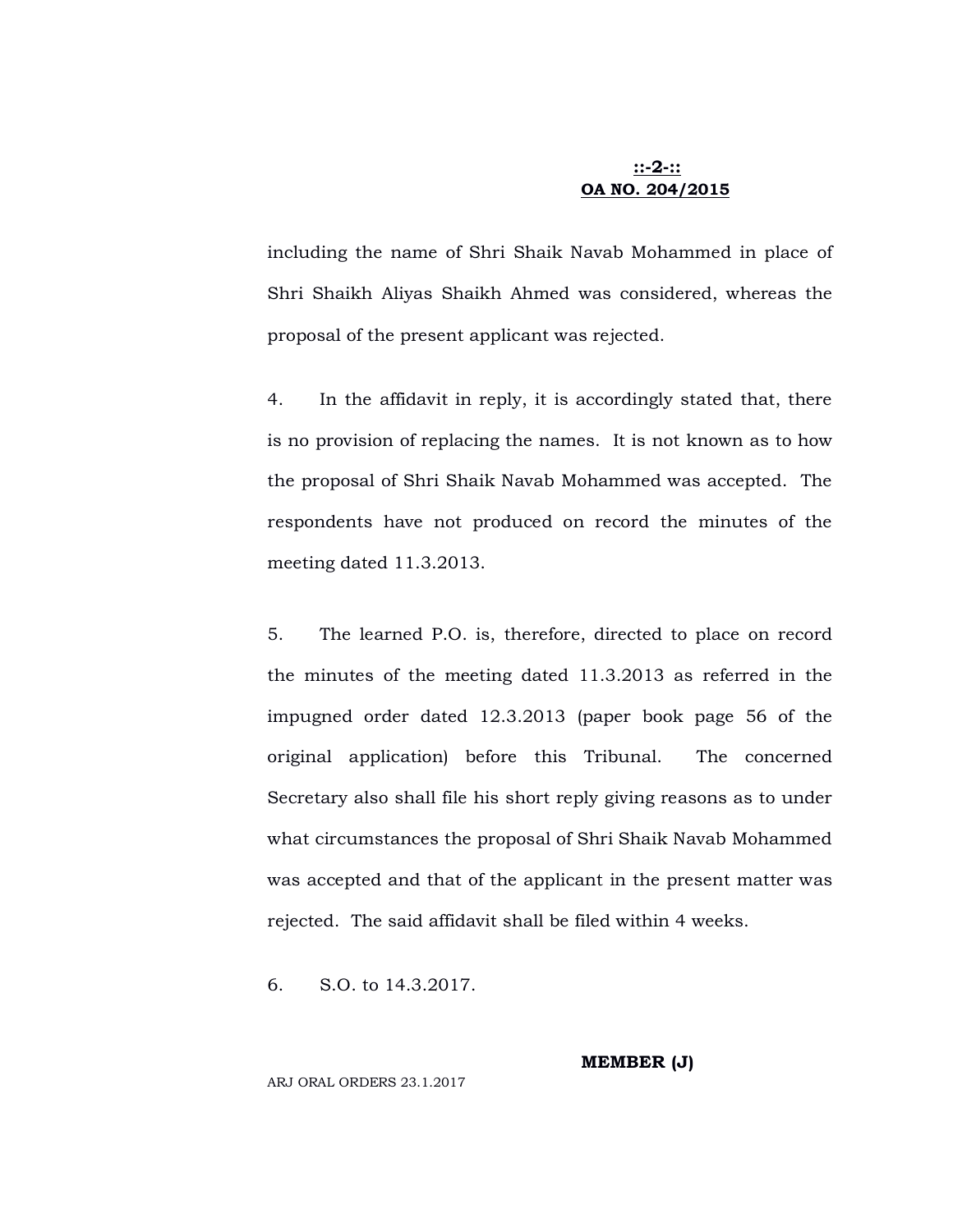#### **M.A.358/2016 IN OA NO. 414/15**

[Shri Ajay I. Jarwal Vs. the State of Mah. & Ors.]

# **CORAM :- Hon'ble Shri J. D. Kulkarni, Member (J) (This matter is placed before the Single Bench due to non-availability of Division Bench.)**

## **DATE :- 23.1.2017**

#### *Oral Order :-*

1. Heard Shri A.D. Gadekar, learned Advocate for the applicant in the present M.A., Shri N.U. Yadav, learned Presenting Officer for the respondent nos. 1 to 3 in the present M.A. and Shri S.V. Chandole, learned Advocate for respondent no. 4 in the present M.A. / applicant in O.A..

2. The learned P.O. filed reply of res. no. 1. It is taken on record and copy of the same has been supplied to the learned Advocate for the applicant. The learned P.O. seeks time to pay the costs. One month's time is granted to the learned P.O. for depositing the costs.

3. S.O. to 22.2.2017.

**MEMBER (J)**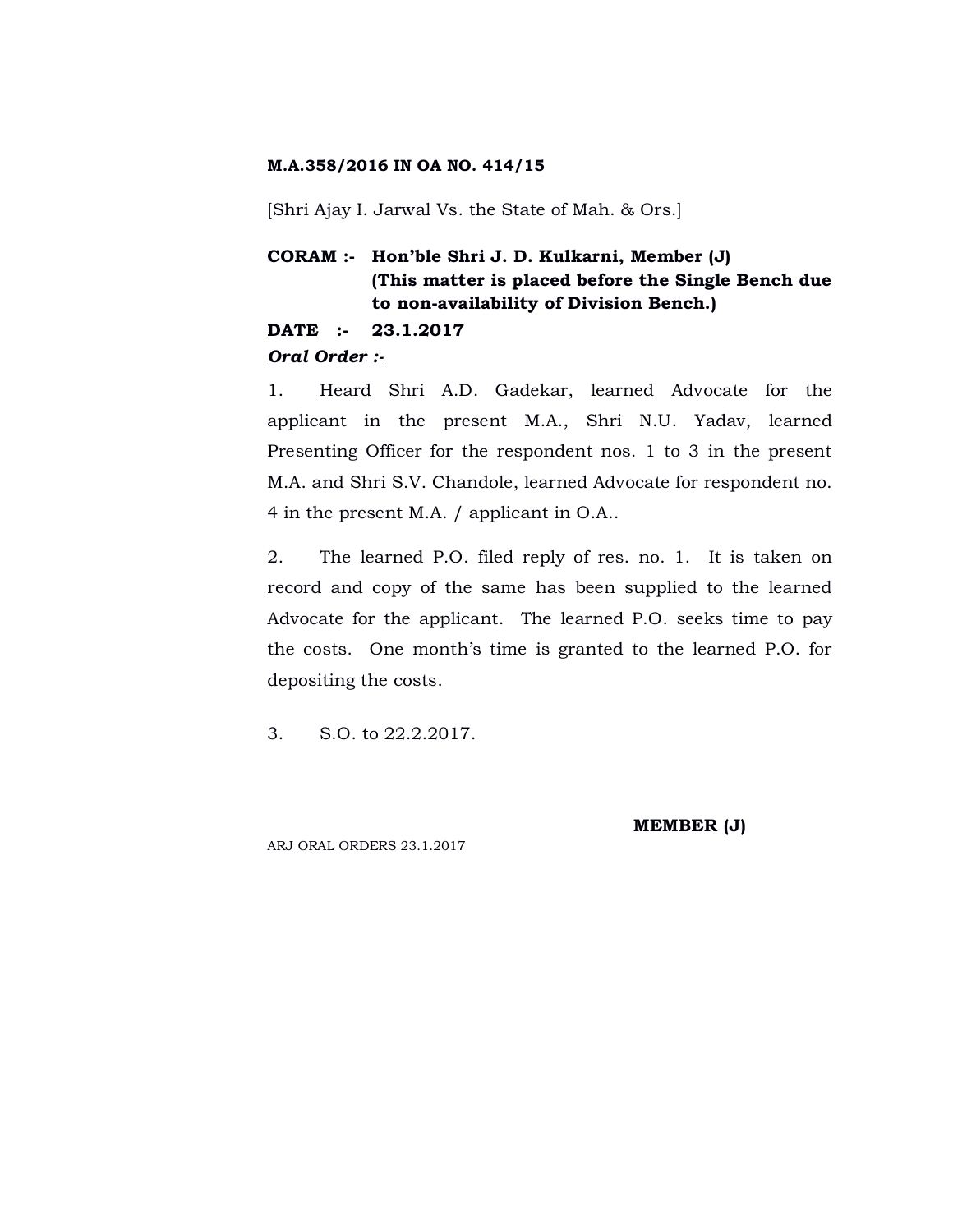## **ORIGINAL APPLICATION NO. 783 OF 2015**

[Smt. Minal Deelip Deshmukh & Ors.Vs. the State of Mah. & Ors.]

# **CORAM :- Hon'ble Shri J. D. Kulkarni, Member (J) (This matter is placed before the Single Bench due to non-availability of Division Bench.)**

# **DATE :- 23.1.2017**

## *Oral Order :-*

1. None appears for the applicants. Shri S.K. Shirse, learned Presenting Officer for the respondent nos. 1 to 3, is present. None appears for intervenor.

2. The learned P.O. filed reply of res. no. 1. It is taken on record. He undertakes to supply the copy of the said reply to the learned Advocate for the applicant.

3. In view therefore, S.O. to 22.2.2017.

**MEMBER (J)**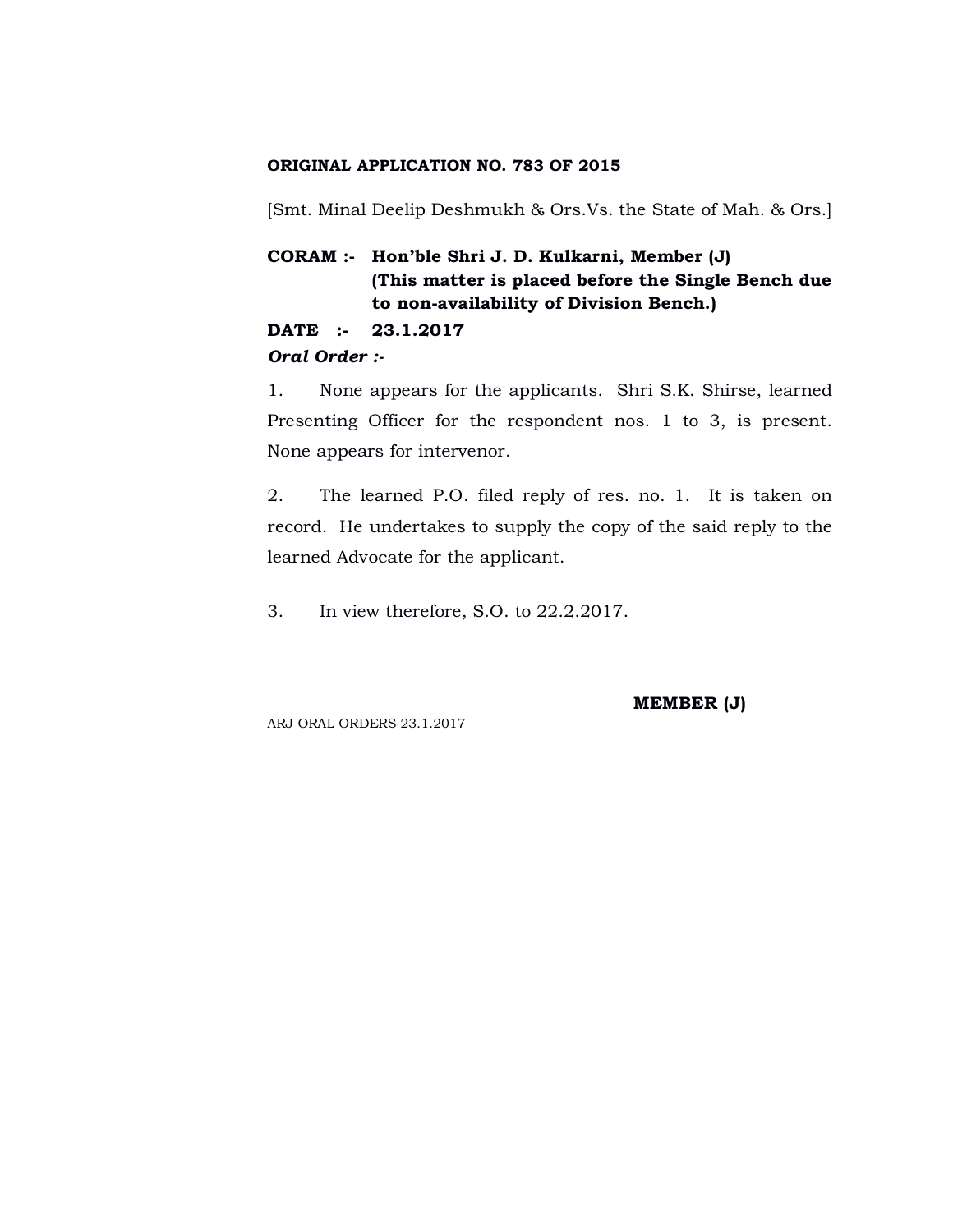## **ORIGINAL APPLICATION NO. 738 OF 2012**

[Shri Chandrakant S. Jadhav Vs. the State of Mah. & Ors.]

# **CORAM :- Hon'ble Shri J. D. Kulkarni, Member (J) (This matter is placed before the Single Bench due to non-availability of Division Bench.)**

## **DATE :- 23.1.2017**

## *Oral Order :-*

1. Heard Dr. (Smt.) Kalpalata Patil Bharaswadkar, learned Advocate for the applicant and Shri M.S. Mahajan, learned Chief Presenting Officer for the respondents.

2. At the request of learned C.P.O. for the respondents, S.O. to 30.1.2017.

**MEMBER (J)**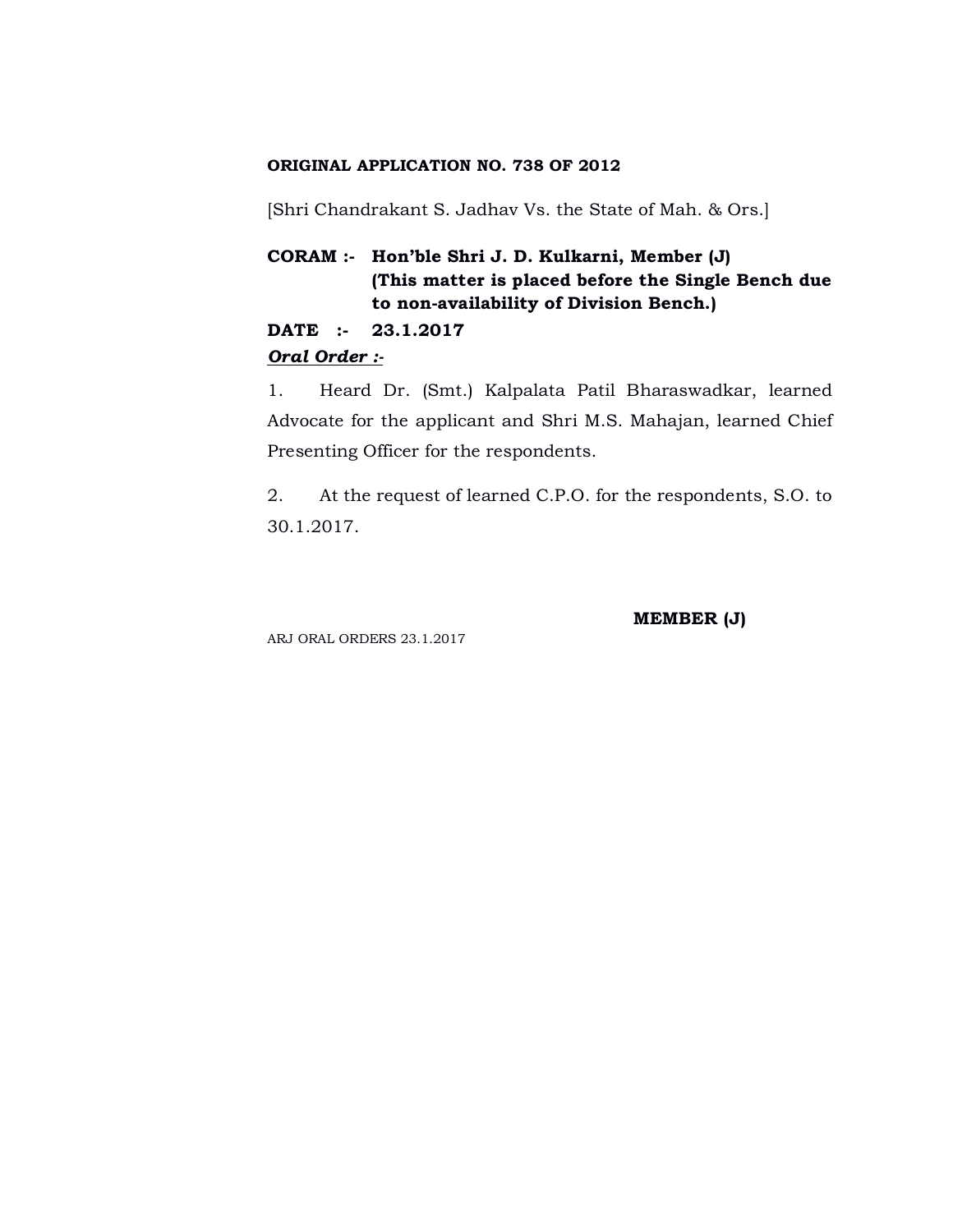**ORIGINAL APPLICATION NO.35/2017.** (R. S. Raising Vs. State of Mah.&Ors.)

**–---**

## **CORAM:HON'BLE SHRI J.D. KULKARNI, MEMBER (J).**

#### **DATE:**23.01.2017.

#### **ORAL ORDER**

Heard ShriAjay Deshpande, learned Advocate for the applicant and Shri M.S. Mahajan, learned Chief Presenting Officer for the Respondents.

2. Learned C.P.O. was directed to take instructions as to whether the applicant can be similarly accommodated at Shirpur, Dist. Dhule in view of his transfer vide order dated 1.6.2016. The applicant is only claiming that the said order be implemented so far as applicant is concerned. Learned C.P.O. submits that, the proposal is under consideration before Hon'ble Chief Minister. In view thereof, the respondents are directed to keep the post of SDPO Shirpur, Dist. Dhule vacant till further orders.

3. Issue notice to the respondents, returnable on 3.2.2017.

4. Applicant is authorized and directed to serve on all respondents notice of O.A. authenticated by Registry, along with complete paper book of O.A. stating that this Tribunal may take the case for final disposal at this stage and a separate notice for final disposal not be issued.

5. Authorization for service of notice is ordered under Rule 11 of the Maharashtra Administrative Tribunal (Procedure) Rules, 1988, and the question such as limitation and alternate remedy are kept open.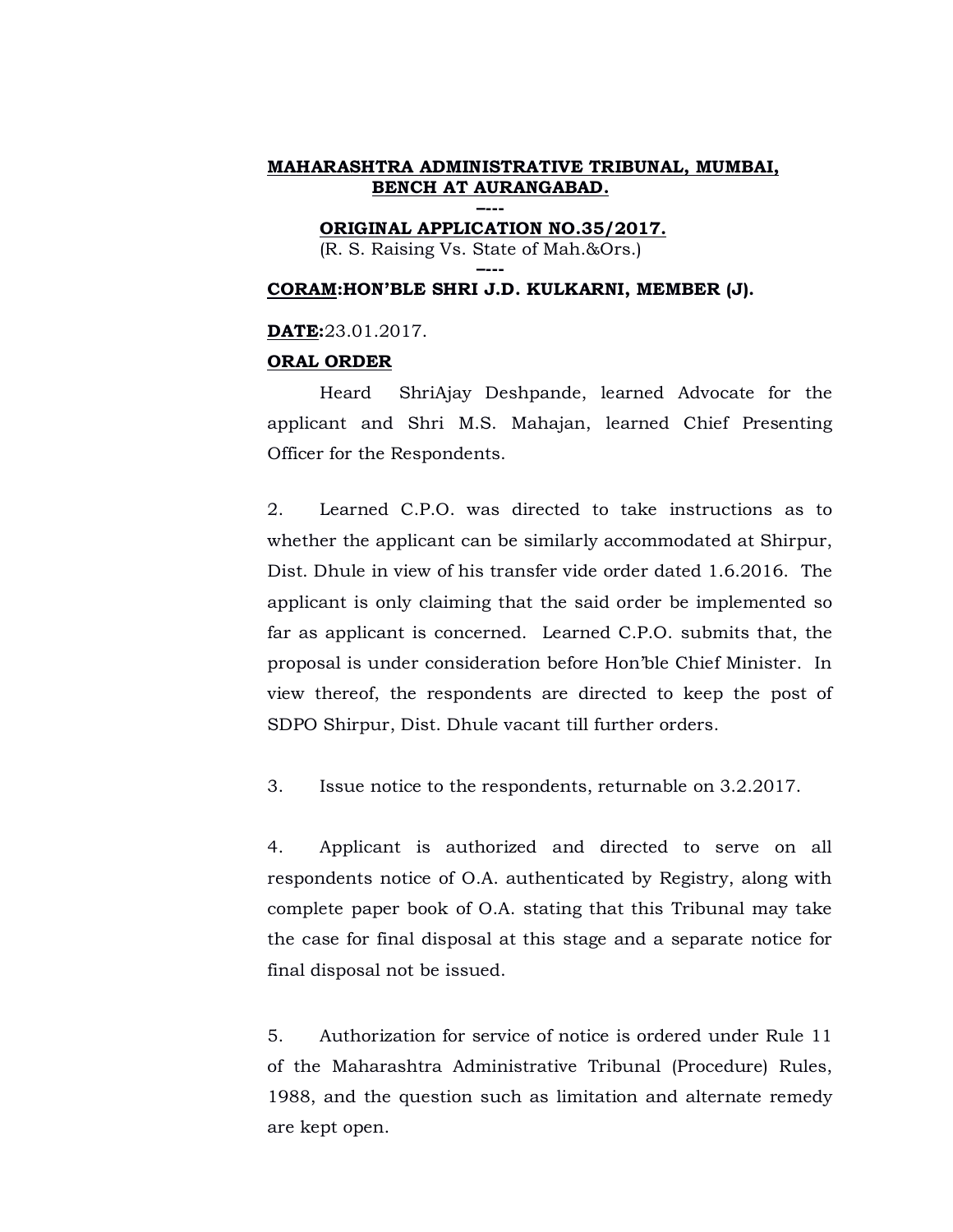# **-2- ORIGINAL APPLICATION NO.35/2017**

6. The service of notice may be done by the applicant by hand delivery, speed post, courier and acknowledgment be obtained and produced along with affidavit of compliance in the Registry as far as possible before the due date.

- 7. Affidavit of service be filed one week before due date.
- 8. Learned P.O. is directed to communicate this order.
- 9. Affidavit in reply be filed before due date.
- 10. Steno copy and Hamdast is allowed to both parties.
- 11. S.O. to 3.2.2017.

#### **MEMBER (J).**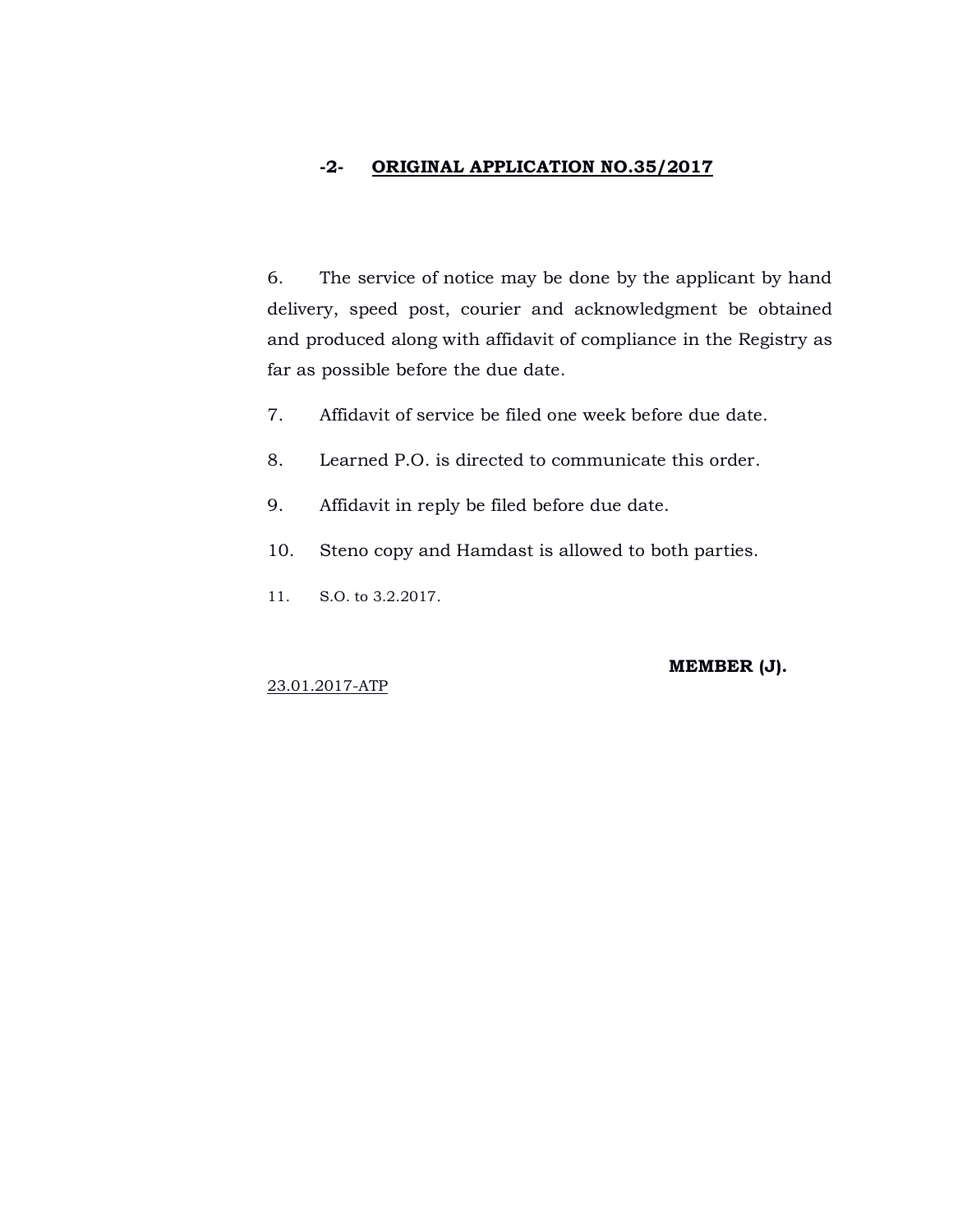**ORIGINAL APPLICATION NO.36/2016.**

(K. B. Vyawhare Vs. State of Mah.&Ors.) **–---**

## **CORAM:HON'BLE SHRI J.D. KULKARNI, MEMBER (J).**

#### **DATE:**23.01.2017.

#### **ORAL ORDER**

Heard ShriS. K. Vyawhare, learned Advocate for the applicant and Smt. P. R. Bharaswadkar, learned Presenting Officer for the Respondents.

3. Issue notice to the respondents, returnable on 17.3.2017.

4. Applicant is authorized and directed to serve on all respondents notice of O.A. authenticated by Registry, along with complete paper book of O.A. stating that this Tribunal may take the case for final disposal at this stage and a separate notice for final disposal not be issued.

5. Authorization for service of notice is ordered under Rule 11 of the Maharashtra Administrative Tribunal (Procedure) Rules, 1988, and the question such as limitation and alternate remedy are kept open.

6. The service of notice may be done by the applicant by hand delivery, speed post, courier and acknowledgment be obtained and produced along with affidavit of compliance in the Registry as far as possible before the due date.

7. Affidavit of service be filed one week before due date.

8. Learned P.O. is directed to communicate this order.

9. Affidavit in reply be filed before due date.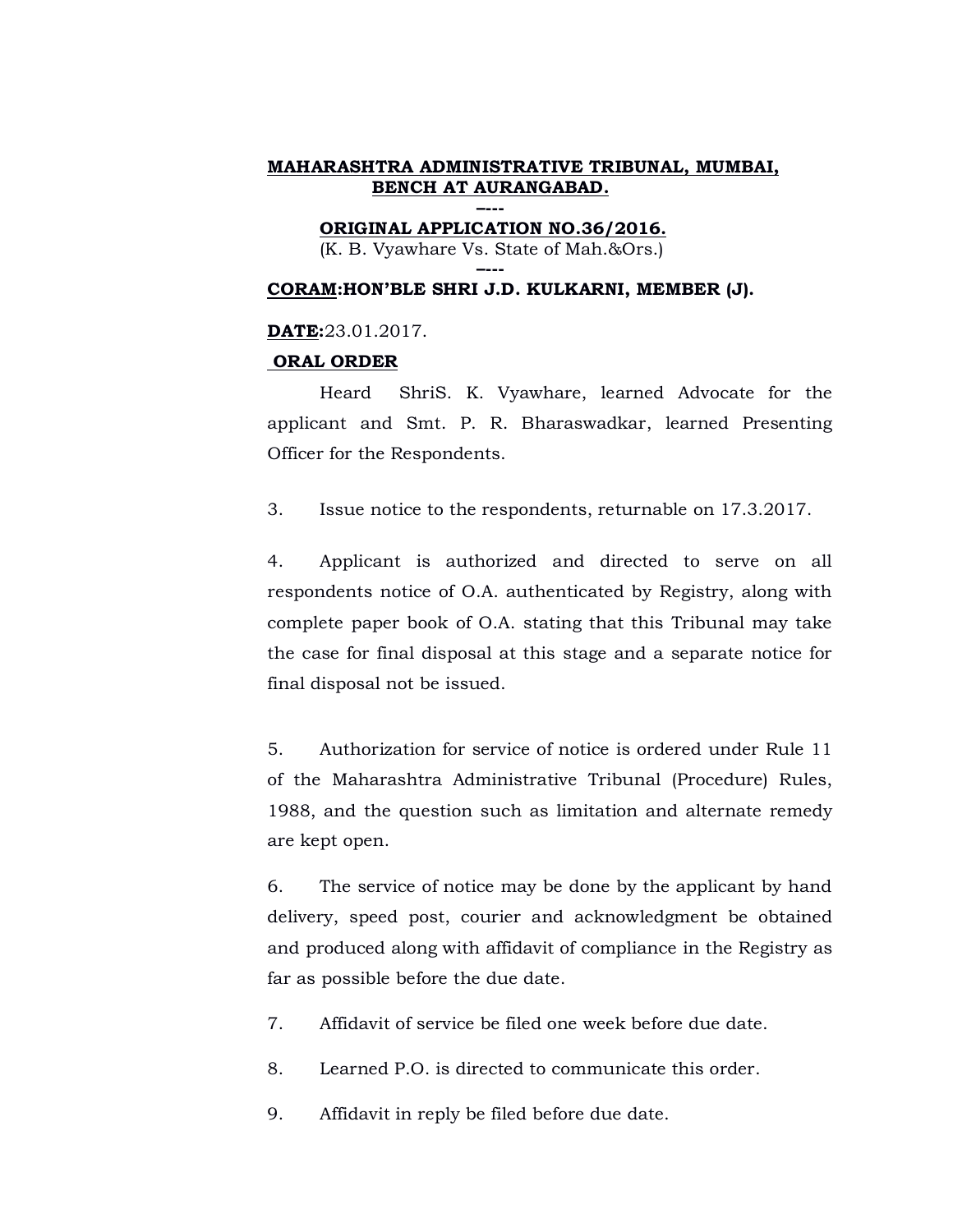# -2- **ORIGINAL APPLICATION NO.36/2016.**

- 10. Steno copy and Hamdast is allowed to both parties.
- 11. S.O. to 17.3.2017.

**MEMBER (J).**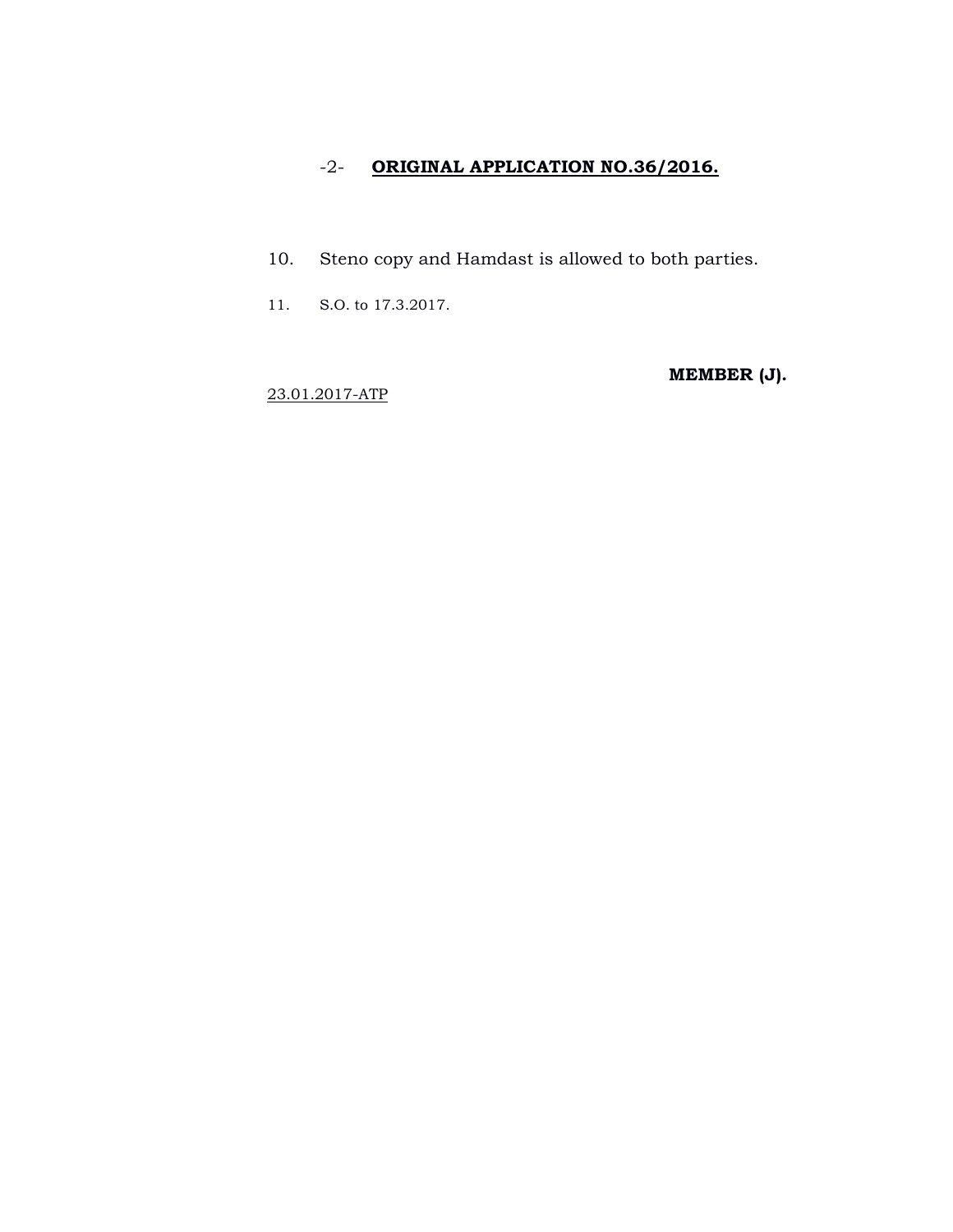**ORIGINAL APPLICATION St. NO.97/2017.** (Shri D.M. Shinde Vs. State of Mah.&Ors.)

**–--- CORAM:HON'BLE SHRI J.D. KULKARNI, MEMBER (J).**

# **DATE:**23.01.2017.

## **ORAL ORDER**

Heard Shri R. D. Khadap, learned Advocate for the applicant and Shri V.R. Bhumkar, learned Presenting Officer for the Respondents.

3. Issue notice to the respondents, returnable on 17.3.2017.

4. Applicant is authorized and directed to serve on all respondents notice of O.A. authenticated by Registry, along with complete paper book of O.A. stating that this Tribunal may take the case for final disposal at this stage and a separate notice for final disposal not be issued.

5. Authorization for service of notice is ordered under Rule 11 of the Maharashtra Administrative Tribunal (Procedure) Rules, 1988, and the question such as limitation and alternate remedy are kept open.

6. The service of notice may be done by the applicant by hand delivery, speed post, courier and acknowledgment be obtained and produced along with affidavit of compliance in the Registry as far as possible before the due date.

7. Affidavit of service be filed one week before due date.

8. Learned P.O. is directed to communicate this order.

9. Affidavit in reply be filed before due date.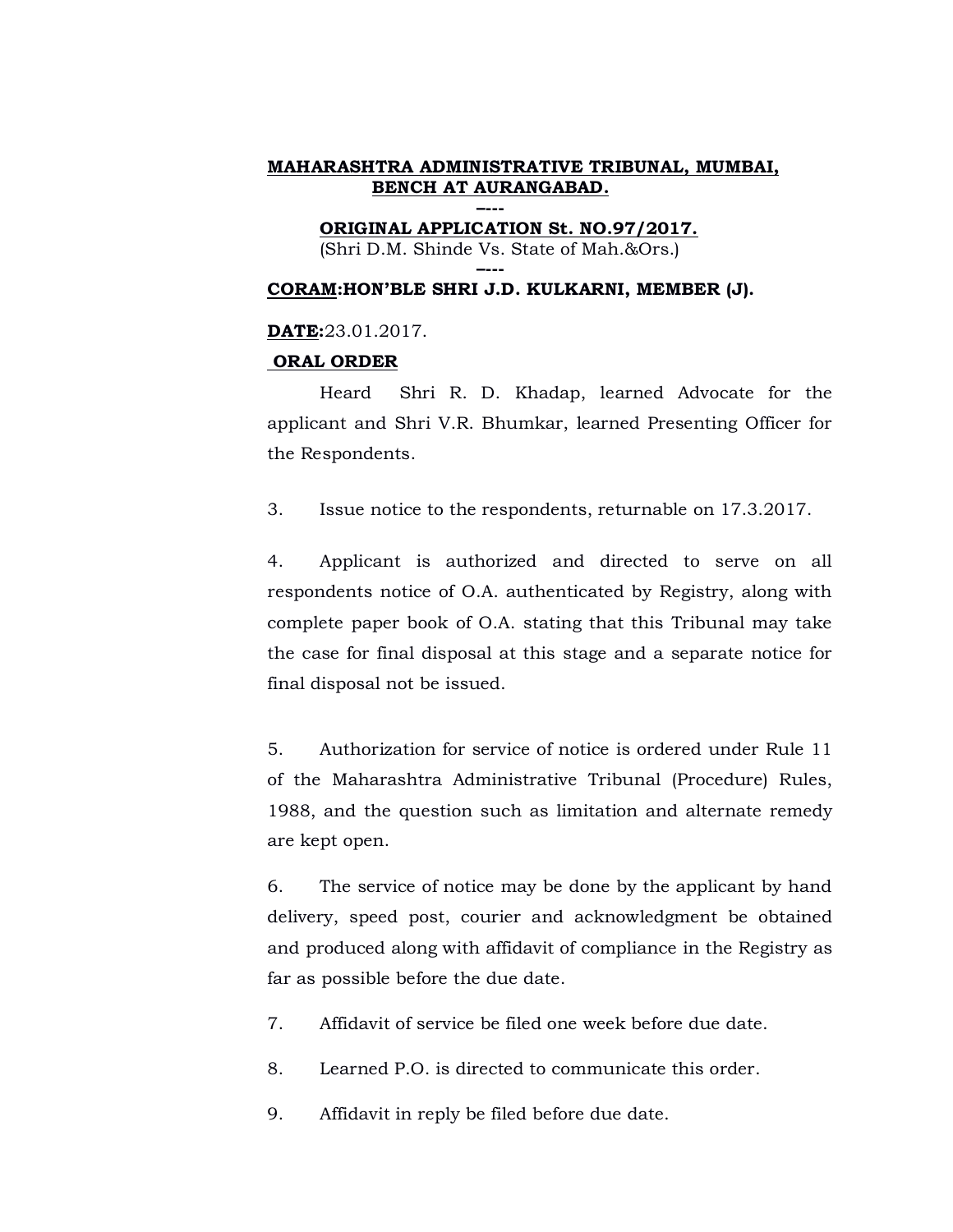# -2- **ORIGINAL APPLICATION St.NO.97/2017.**

- 10. Steno copy and Hamdast is allowed to both parties.
- 11. S.O. to 17.3.2017.

**MEMBER (J).**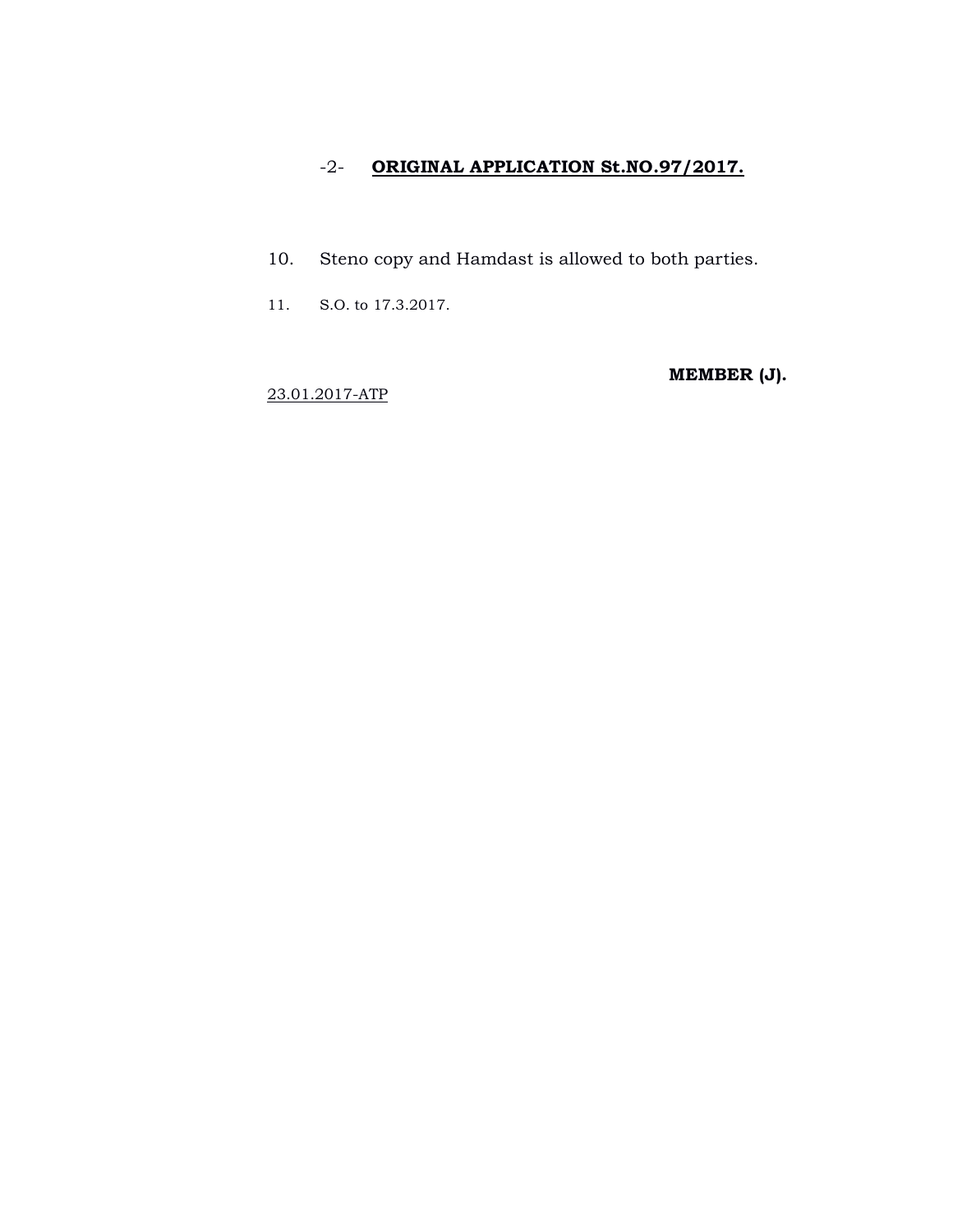**ORIGINAL APPLICATION NO.429/2016.** (Dr. S.K. Shinde Vs. State of Mah.&Ors.)

**–---**

**–---**

#### **CORAM:HON'BLE SHRI J.D. KULKARNI, MEMBER (J).**

#### **DATE:**23.01.2017.

#### **ORAL ORDER**

Heard ShriV. B. Wagh, learned Advocate for the applicant, Shri V.R. Bhumkar, learned Presenting Officer for the Respondents no.1 to 3, Shri S.S. Mangle, learned Advocate for the Respondents no.4 & 5, and Shri D.T. Devane, learned Advocate for the Respondent no.6.

2. Vide order dated 3.1.2017 Hon'ble Chairman was pleased to pass following relevant order, in which the para nos. 4 to 10 are material, which are as under :-

"4. The learned Presenting Officer was called to state as to whether previous orders passed by this Tribunal are communicated to the respondent Nos. 1 to 3. He states that :

(a) Order dated 7.6.2016 was communicated to respondent Nos. 1 to 3 by letter dated 14.6.2016;

(b) Order dated 2.9.2016 was communicated to respondent Nos. 1 to 3 by letter dated 7.9.2016;

(c) Order dated 27.9.2016 was communicated to respondent Nos. 1 to 3 by letter dated 28.9.2016; and

(d) Order dated 30.11.2016 was communicated to the respondent Nos. 1 to 3 by letter dated 2.12.2016.

5. In the order dated  $30<sup>th</sup>$  November, 2016 this Tribunal recorded in paragraph No. 4 as under: -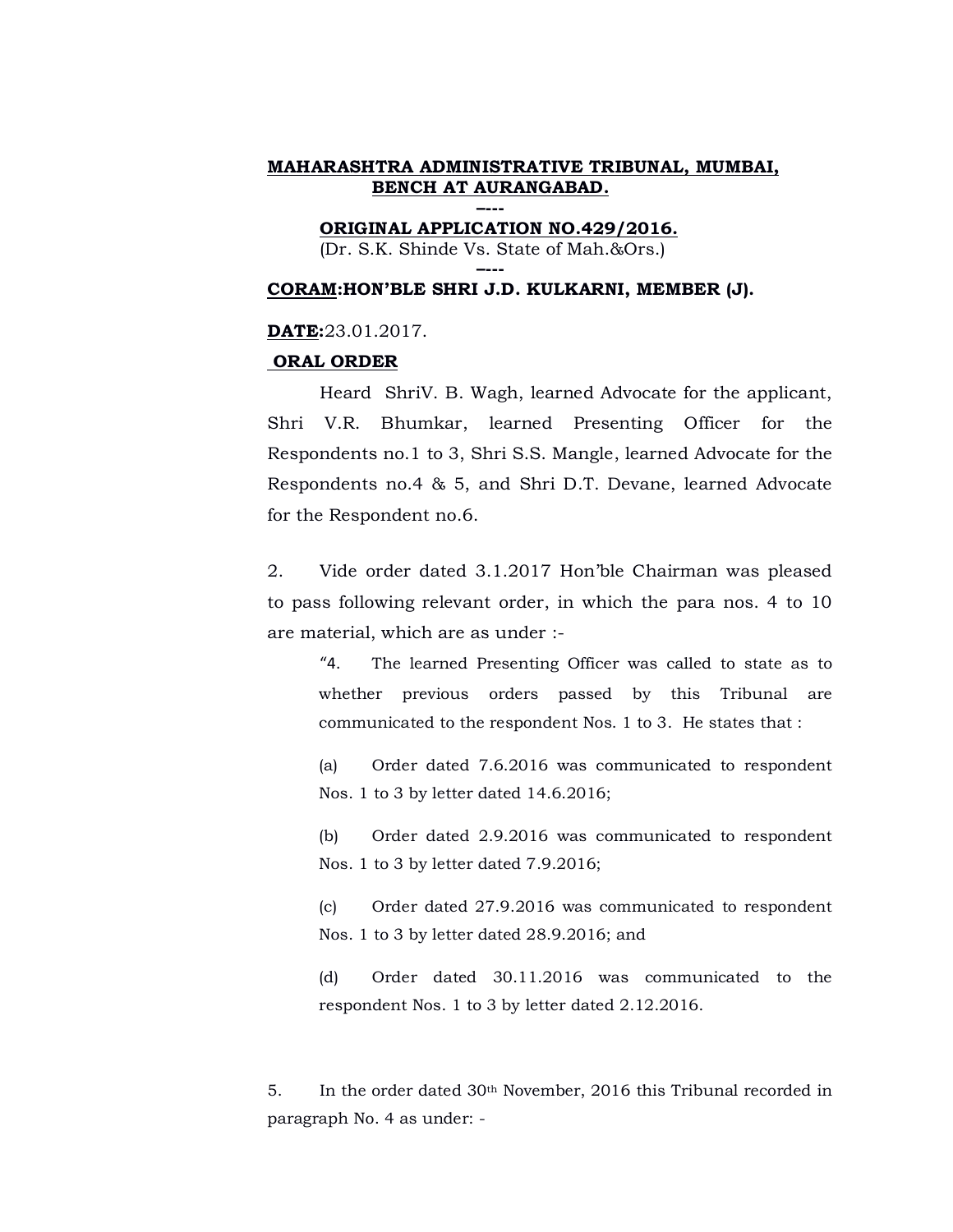# -2- **ORIGINAL APPLICATION NO.429/2016**

"4. It is made clear that if the respondent Nos. 1 to 3 fail to file affidavit in reply on the next date, heavy costs shall be imposed upon them. If respondent Nos. 1 to 3 file affidavit in reply, copy of the same be served upon the learned Advocate for the applicant well in advance."

6. In view that no instructions are given to the learned Presenting Officer, learned Presenting Officer was called to furnish the name of the concerned Secretary of the Public Health Department. He has furnished the name of the Secretary as follows:-

7. Upon instructions, the learned Presenting Officer submits the name of the concerned Secretary of Public Health Department as follows :-

> **Shri Vijay Satbir Sing, Additional Chief Secretary, Public Health Department, Mantralaya, Mumbai -32.**

8. Shri Vijay Satbir Singh, Additional Chief Secretary, Public Health Department, Mantralaya, Mumbai, is called upon to file his own affidavit showing as to why the Government, as well as, the Additional Chief Secretary himself, should not be personally saddled with costs of Rs. 10,000/- (Rs. Ten thousand only) each for failure to attend the communications of learned Presenting Officer, to attend the notice of this Tribunal and failure to file reply, by the next date.

9. Shri Vijay Satbir Sing,the Additional Chief Secretary of Public Health Department is directed to place on record an affidavit as to what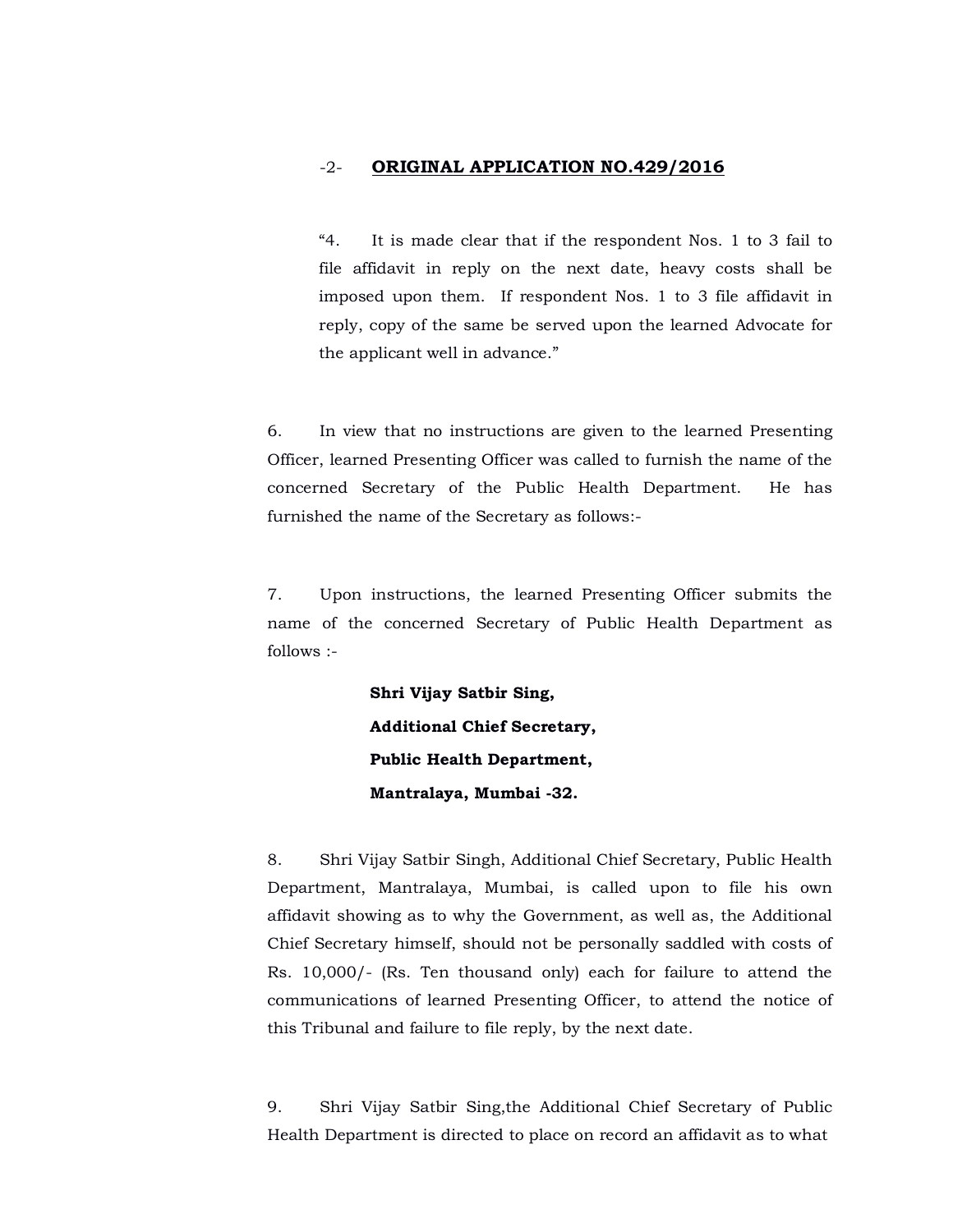#### -3- **ORIGINAL APPLICATION NO.429/2016**

steps he shall take to ensure lack of advertence to the notices of Tribunal, Advocates and Presenting Officer.

10. The learned Presenting Officer was also called to state as to whether it would be possible for him to communicate this order to the Additional Chief Secretary, Public Health Department, Mantralaya, Mumbai. He stated that he would communicate the same.

3. In spite of such instructions the additional Chief Secretary of Public Health Department, Mantralaya, Mumbai is not present today nor has filed any affidavit. Learned P.O. submits that, Dr. V.M. Kulkarni, Dy. Director, Public Health Department, Latur is present. However, the order is not complied. The conditional order passed by Hon'ble Chairman clearly states that, cost of Rs.10,000/- shall be saddled on the Additional Chief Secretary, if he fails to attend the communication of learned P.O. and to the notice of the Tribunal and to file reply.

4. Learned P.O. makes a statement that, the order was communicated to Shri Vijay Satbir Sing, however, he has also placed on record copies of communication from which it seems that, the learned P.O. as well as Dy. Director, Public Health Department, Latur have communicated the order to the Chief Secretary and not to Shri Vijay Satbir Sing personally. The communication is marked at Exh.X& X-1.

5. It is really surprising that, the learned P.O. as well as the Dy. Director, Latur seems to have not read the order passed by this Tribunal. On instruction the learned P.O. himself has given name of Secretary Shri Vijay Satbir Sing, who was directed to pay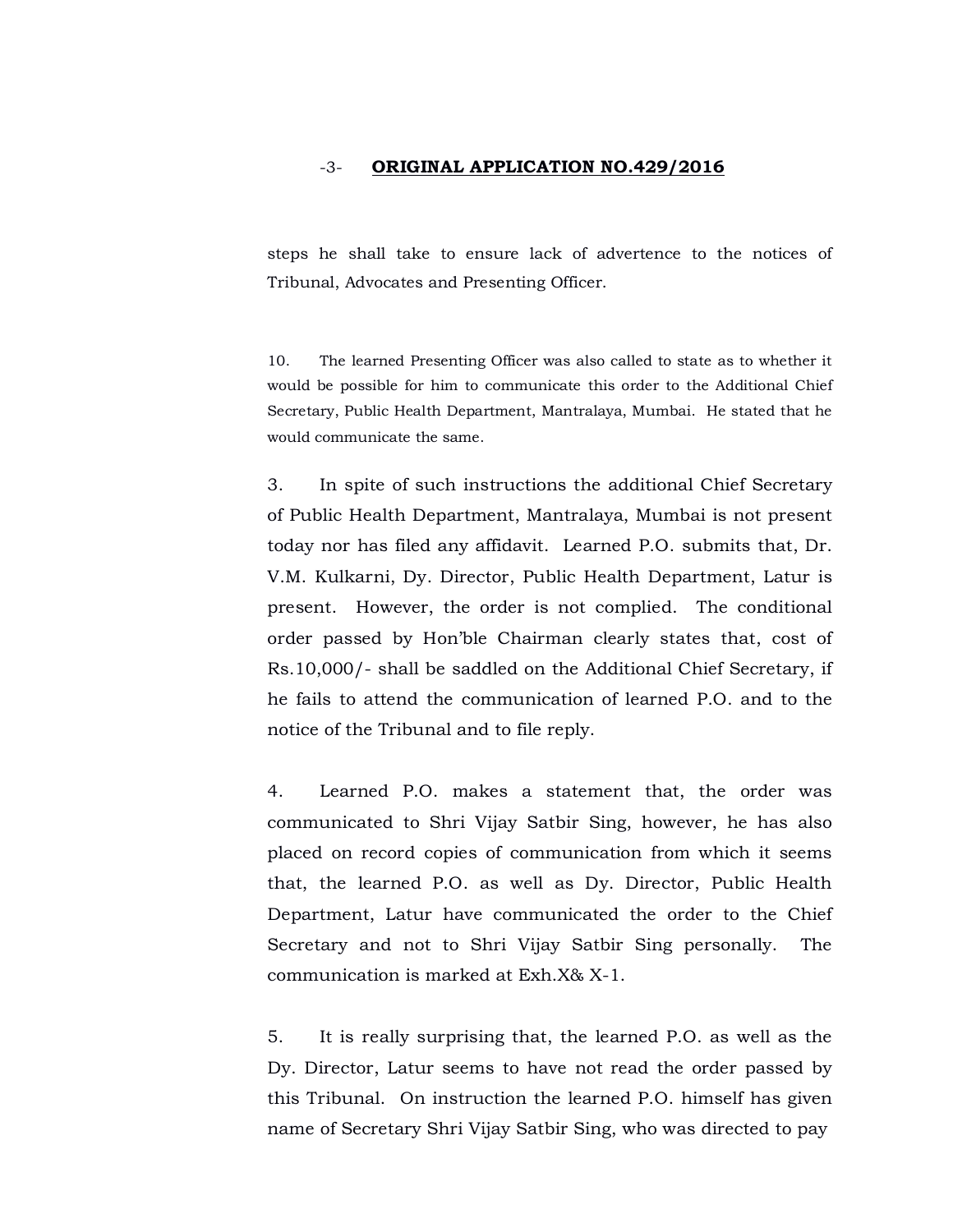## -4- **ORIGINAL APPLICATION NO.429/2016**

cost of Rs.10,000/- in case the reply was not filed and if he fails to appear. In view thereof, the learned P.O. and Dy. Director, Latur are directed to personally convey the order to Shri Vijay Satbir Sing, Addl. Chief Secretary and place the acknowledgment of the said communication before Tribunal. The matter shall be posted on 27.1.2017 before Hon'ble Chairman.

- 6. S.O. to 27.1.2017 before Hon'ble Chairman.
- 7. Steno copy allowed to the learned P.O.

## **MEMBER (J).**

# 23.01.2017-ATP

#### LATERON :-

8. Learned P.O. filed reply on behalf of Respondent nos. 1 to 3It is taken on record.

9. S.O. to 27.1.2017 before Hon'ble Chairman.

#### **MEMBER (J).**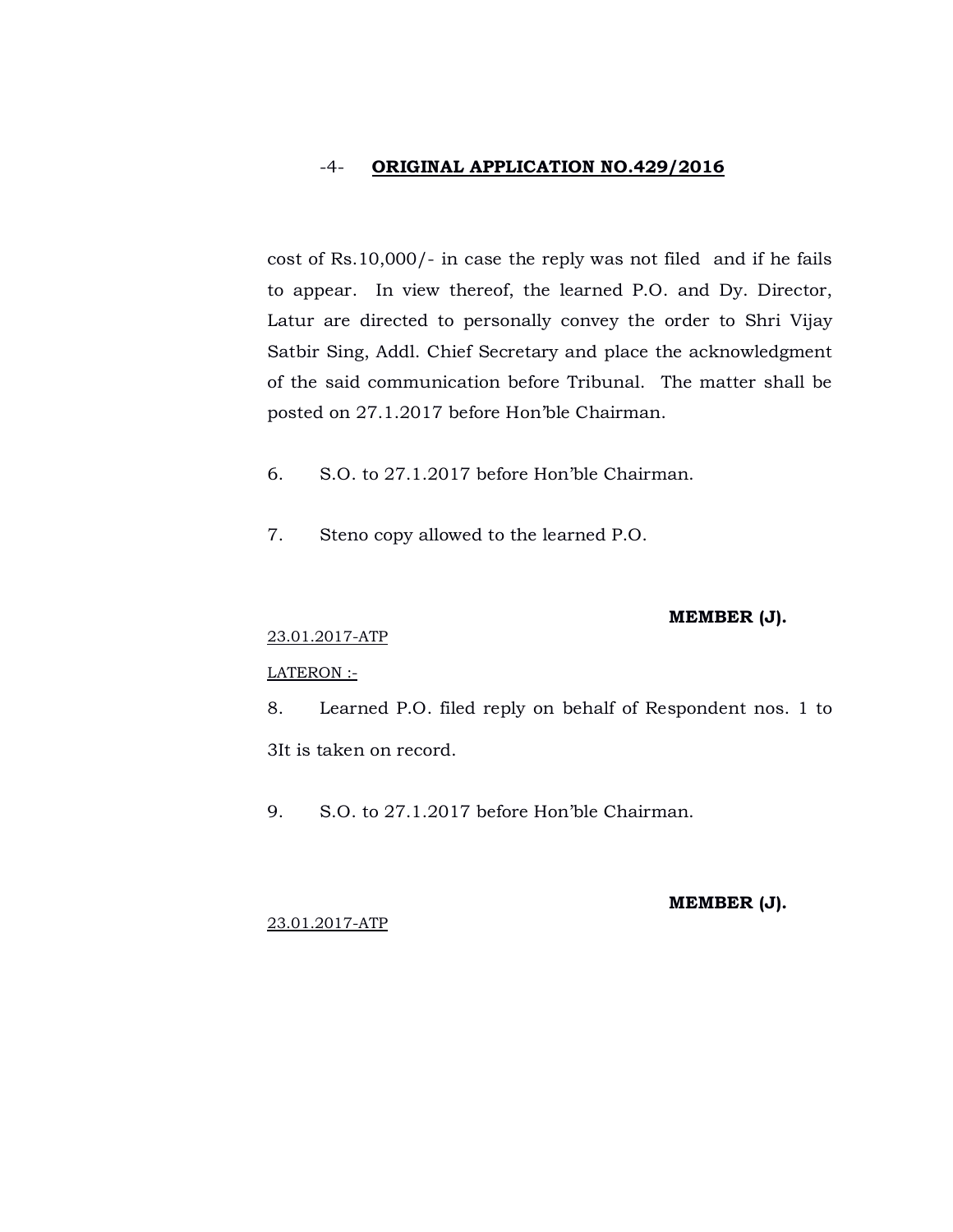**–--- ORIGINAL APPLICATION NO.347/2016.** (Smt. V.S. Patil Vs. State of Mah.&Ors.)

**–---**

## **CORAM:HON'BLE SHRI J.D. KULKARNI, MEMBER (J).**

**DATE:**23.01.2017.

#### **ORAL ORDER**

Heard ShriV. L. Momale, learned Advocate for the applicant and Shri D.R. Patil, learned Presenting Officer for the Respondents.

2. Since the pleadings are complete the matter is admitted and kept for final hearing.

3. S.O. to 20.3.2017.

**MEMBER (J).**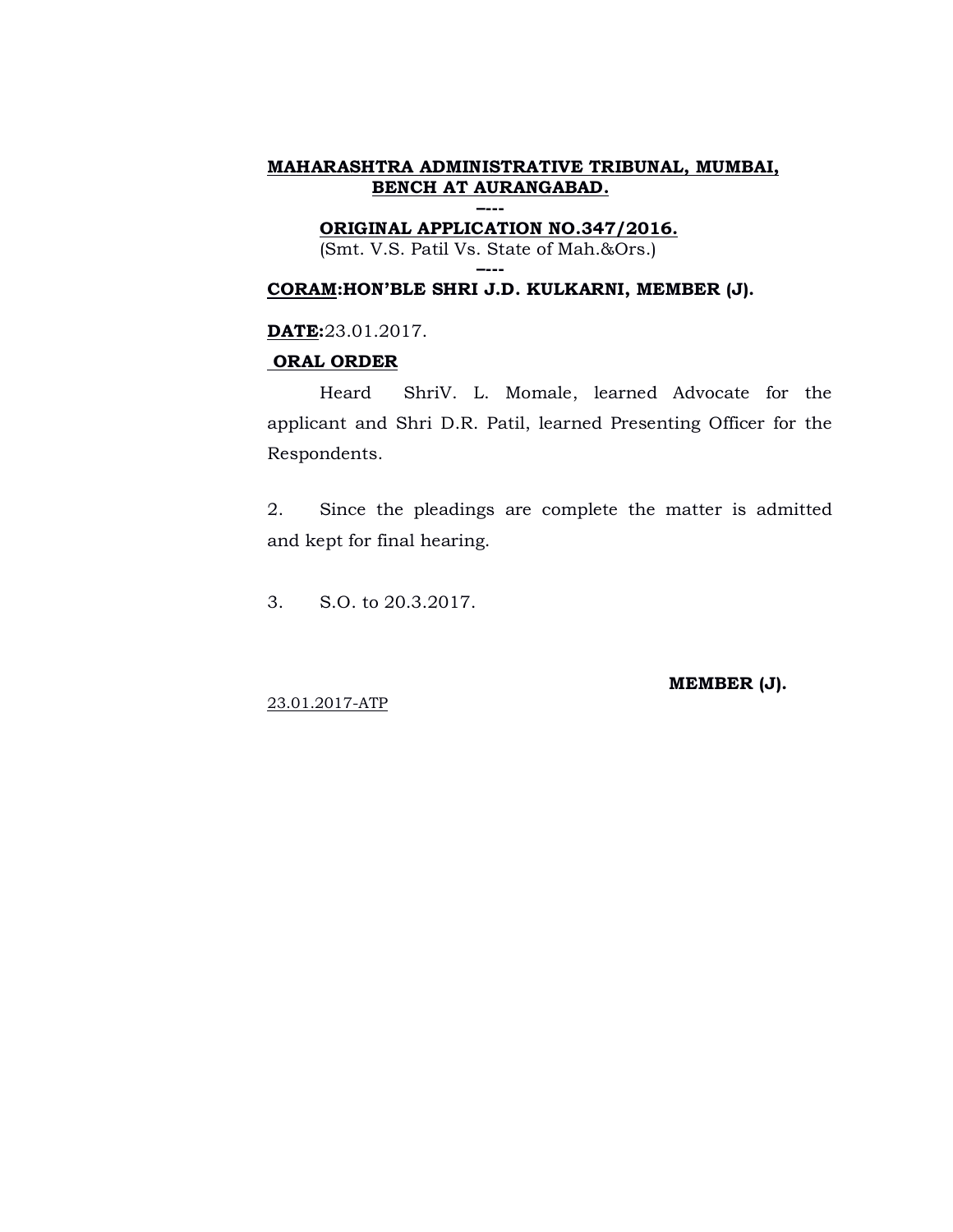## **–--- ORIGINAL APPLICATION NO.358/2016.**

**–---**

(Shri K. N. Choudhari Vs. State of Mah.&Ors.)

## **CORAM:HON'BLE SHRI J.D. KULKARNI, MEMBER (J).**

## **DATE:**23.01.2017.

#### **ORAL ORDER**

None present for the applicant. Heard Shri S. K. Shirse, learned Presenting Officer for the Respondents no.1 & 2 and ShriAshishRajkar, learned Advocate for the Respondent no.3.

2. Since the pleadings are complete the matter is admitted and kept for final hearing.

3. S.O. to 20.3.2017. Interim Relief to continue till then.

23.01.2017-ATP

#### **MEMBER (J).**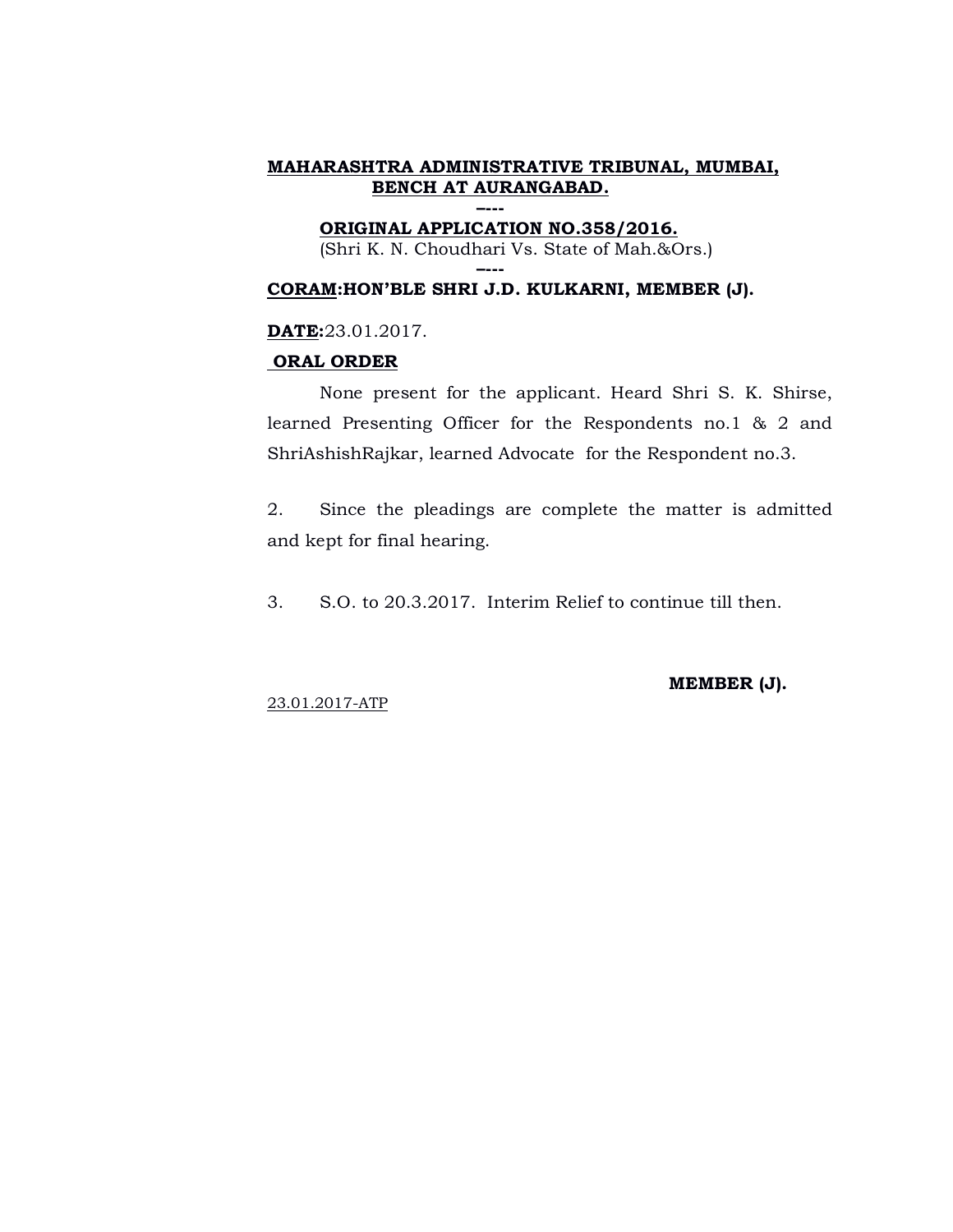#### **–--- ORIGINAL APPLICATION NO.495/2016.**

**–---**

(Shri R. L. Nagarthwar Vs. State of Mah.&Ors.)

# **CORAM:HON'BLE SHRI J.D. KULKARNI, MEMBER (J).**

**DATE:**23.01.2017.

## **ORAL ORDER**

None present for the applicant.Shri D.R. Patil, learned Presenting Officer for the Respondents.

2. Since the pleadings are complete the matter is admitted and kept for final hearing.

3. S.O. to 10.3.2017.

**MEMBER (J).**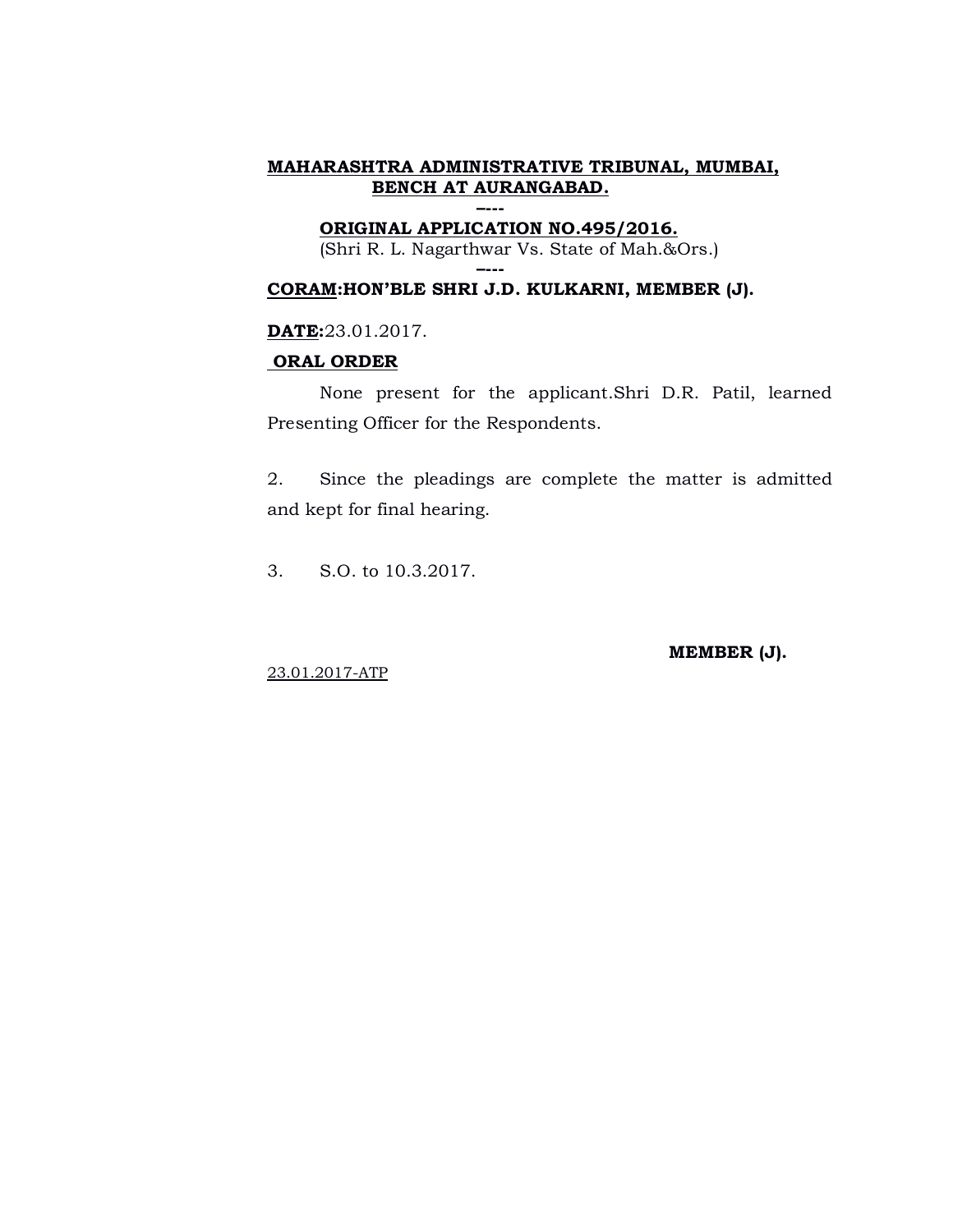**–--- ORIGINAL APPLICATION NO.554/2016.**

(Shri R. N. Sangle Vs. State of Mah.&Ors.)

### **–--- CORAM:HON'BLE SHRI J.D. KULKARNI, MEMBER (J).**

# **DATE:**23.01.2017.

## **ORAL ORDER**

Heard ShriV. B. Wagh, learned Advocate for the applicant and Shri N. U. Yadav, learned Presenting Officer for the Respondents.

2. Since the pleadings are complete the matter is admitted and kept for final hearing.

3. S.O. to 21.3.2017.

**MEMBER (J).**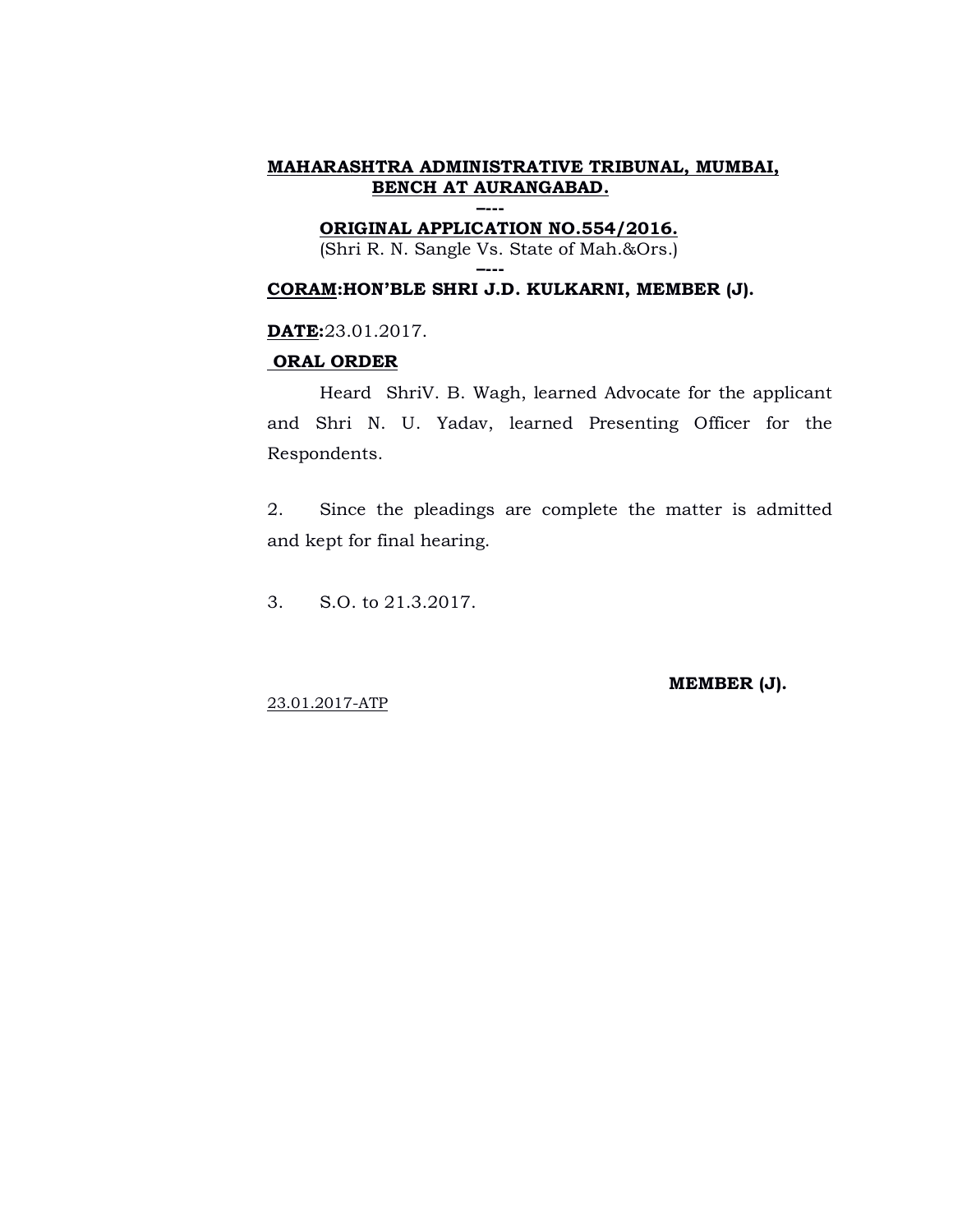#### **–--- ORIGINAL APPLICATION NO.578/2016.**

**–---**

(ShriC.H. Dongaonkar Vs. State of Mah.&Ors.)

# **CORAM:HON'BLE SHRI J.D. KULKARNI, MEMBER (J).**

## **DATE:**23.01.2017.

## **ORAL ORDER**

Heard Shri S.G. Kulkarni, learned Advocate holding for SmtSuchitaDhongde, learned Advocate for the applicant and Smt PR Bharaswadkar, learned Presenting Officer for the Respondents.

2. Learned Advocate for the applicantprays for time to file rejoinder. Time granted.

3. S.O. to 17.3.2017.

**MEMBER (J).**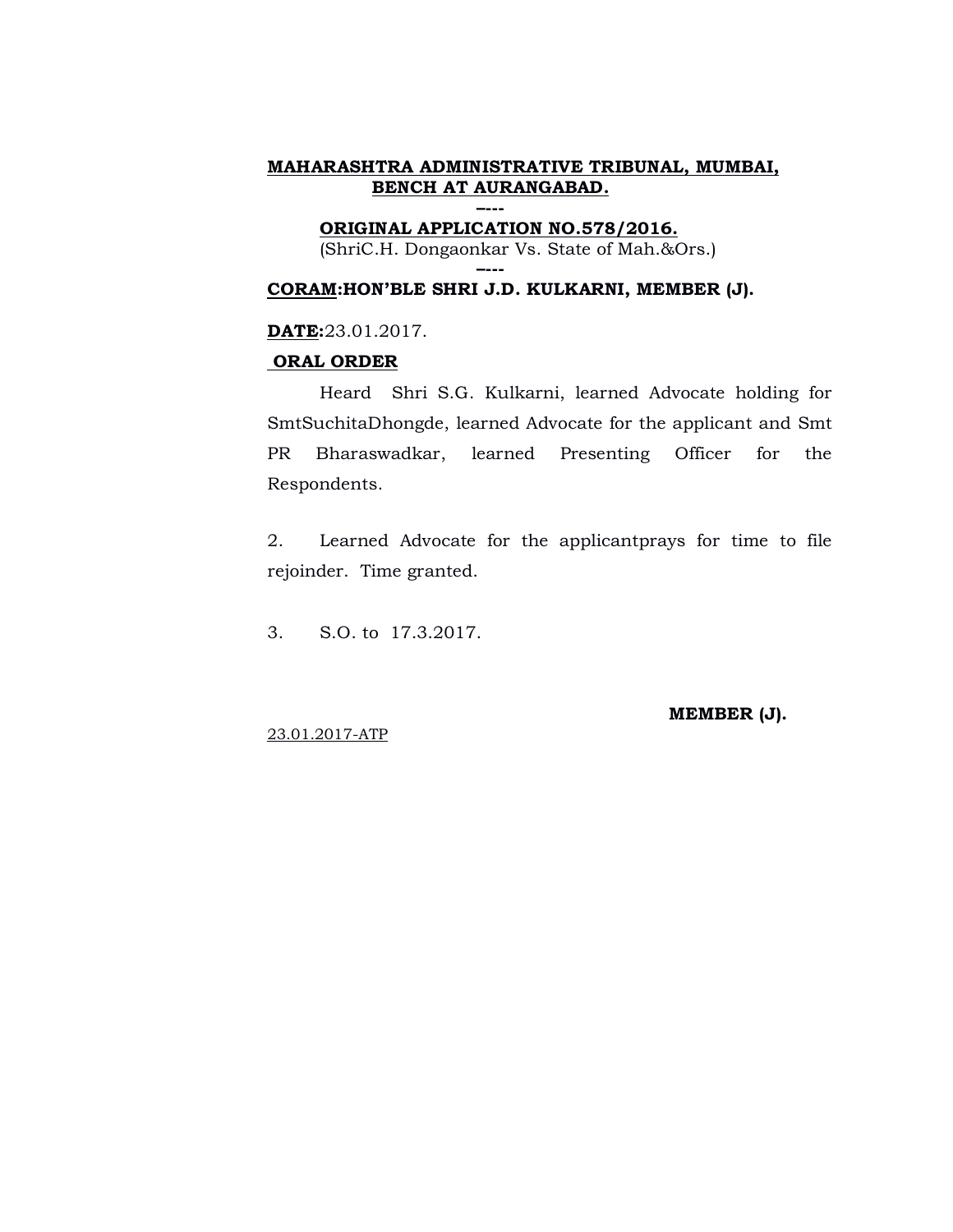**–--- ORIGINAL APPLICATION NO.596/2016.**

(ShriS. G. ChavanVs. State of Mah.&Ors.)

### **–--- CORAM:HON'BLE SHRI J.D. KULKARNI, MEMBER (J).**

# **DATE:**23.01.2017.

## **ORAL ORDER**

Heard ShriS. G. Kulkarni, learned Advocate for the applicant and Smt R. S. Deshmukh, learned Presenting Officer for the Respondents.

2. Learned P.O. files reply affidavit on behalf of respondents no.1 & 2. It is taken on record. Its copy is served on the applicant.

3. S.O. to 17.3.2017 for filing rejoinder, if any.

**MEMBER (J).**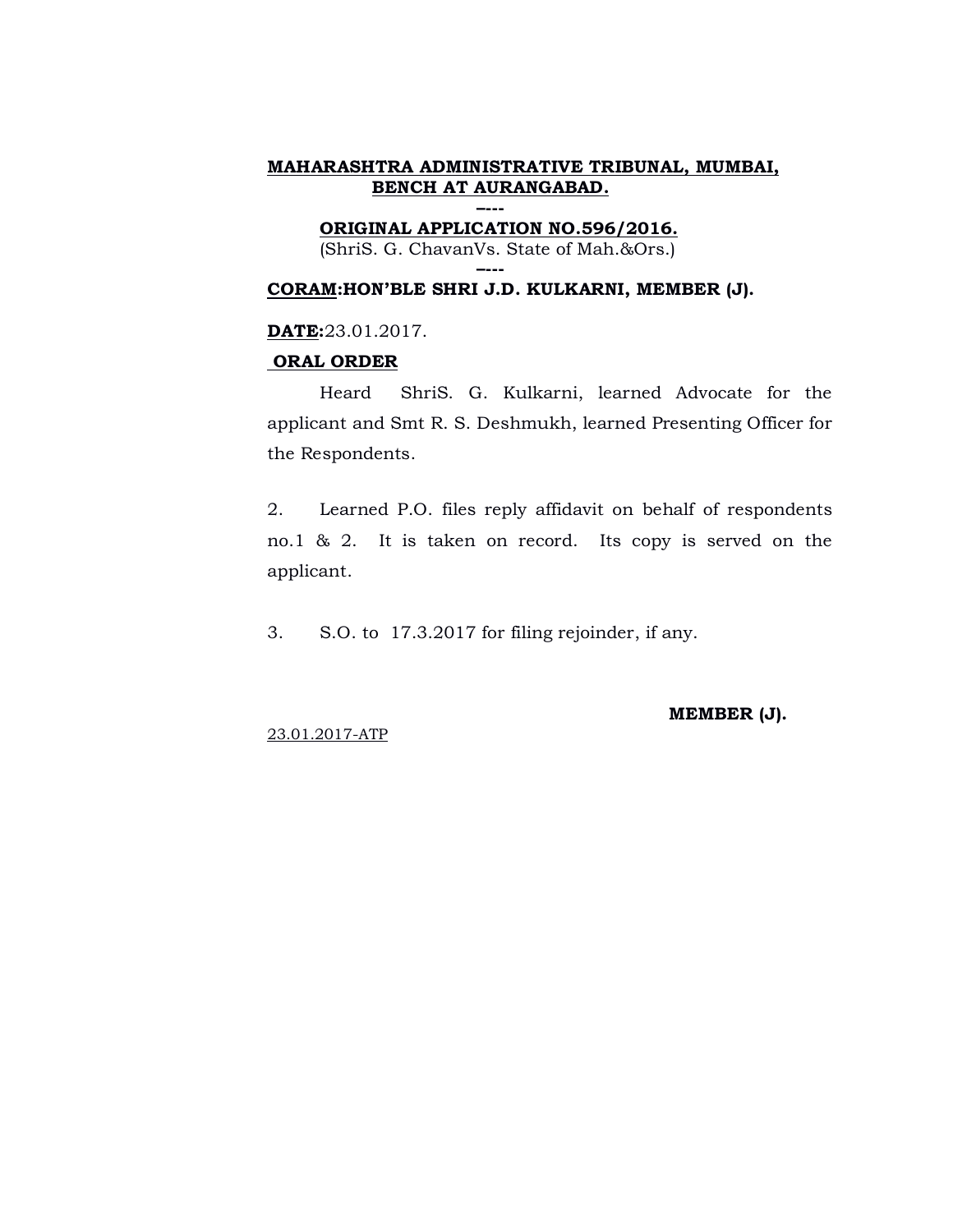**–--- ORIGINAL APPLICATION NO.731/2016.** (Dr. B. B. Methe Vs. State of Mah.&Ors.)

**–---**

# **CORAM:HON'BLE SHRI J.D. KULKARNI, MEMBER (J).**

# **DATE:**23.01.2017.

#### **ORAL ORDER**

Heard ShriJ. S. Deshmukh, learned Advocate for the applicant and ShriN. U. Yadav, learned Presenting Officer for the Respondents no.1 to 4.Shri S.P. Dhobale, learned Advocate holding for ShriPulkundwar, learned Advocate for the Respondent no.5.

- 2. Learned P.O. prays for time to file reply. Time granted.
- 3. S.O. to 20.3.2017.

**MEMBER (J).**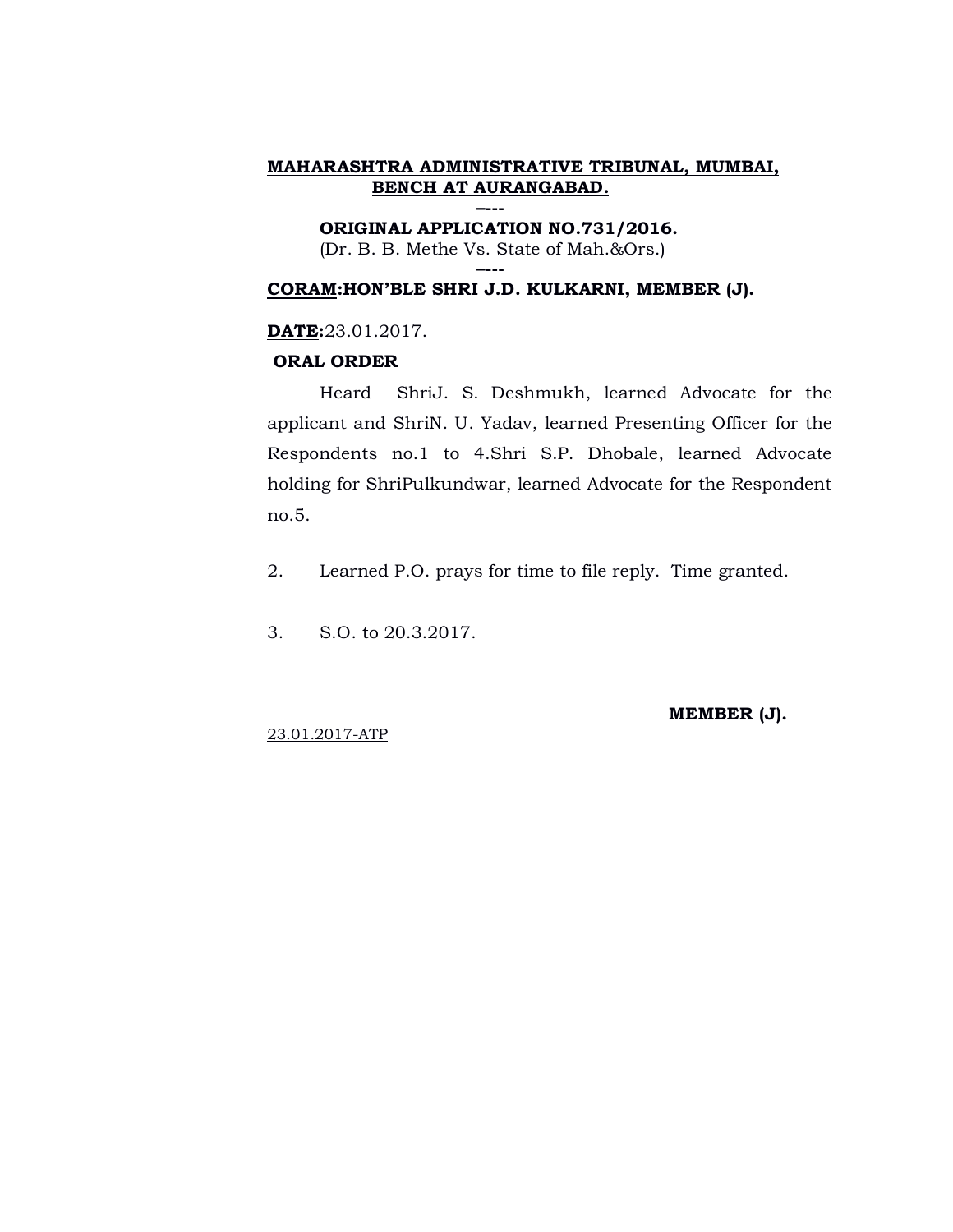**–--- ORIGINAL APPLICATION NO.744/2016.** (Shri A.T. Pawar Vs. State of Mah.&Ors.)

**–---**

# **CORAM:HON'BLE SHRI J.D. KULKARNI, MEMBER (J).**

## **DATE:**23.01.2017.

## **ORAL ORDER**

Heard Shri J. S. Delshmukh, learned Advocate for the applicant and ShriM. S. Mahajan, learned Chief Presenting Officer for the Respondents.

2. Learned C.P.O. prays for time to file reply. Time granted.

3. S.O. to 20.3.2017.

**MEMBER (J).**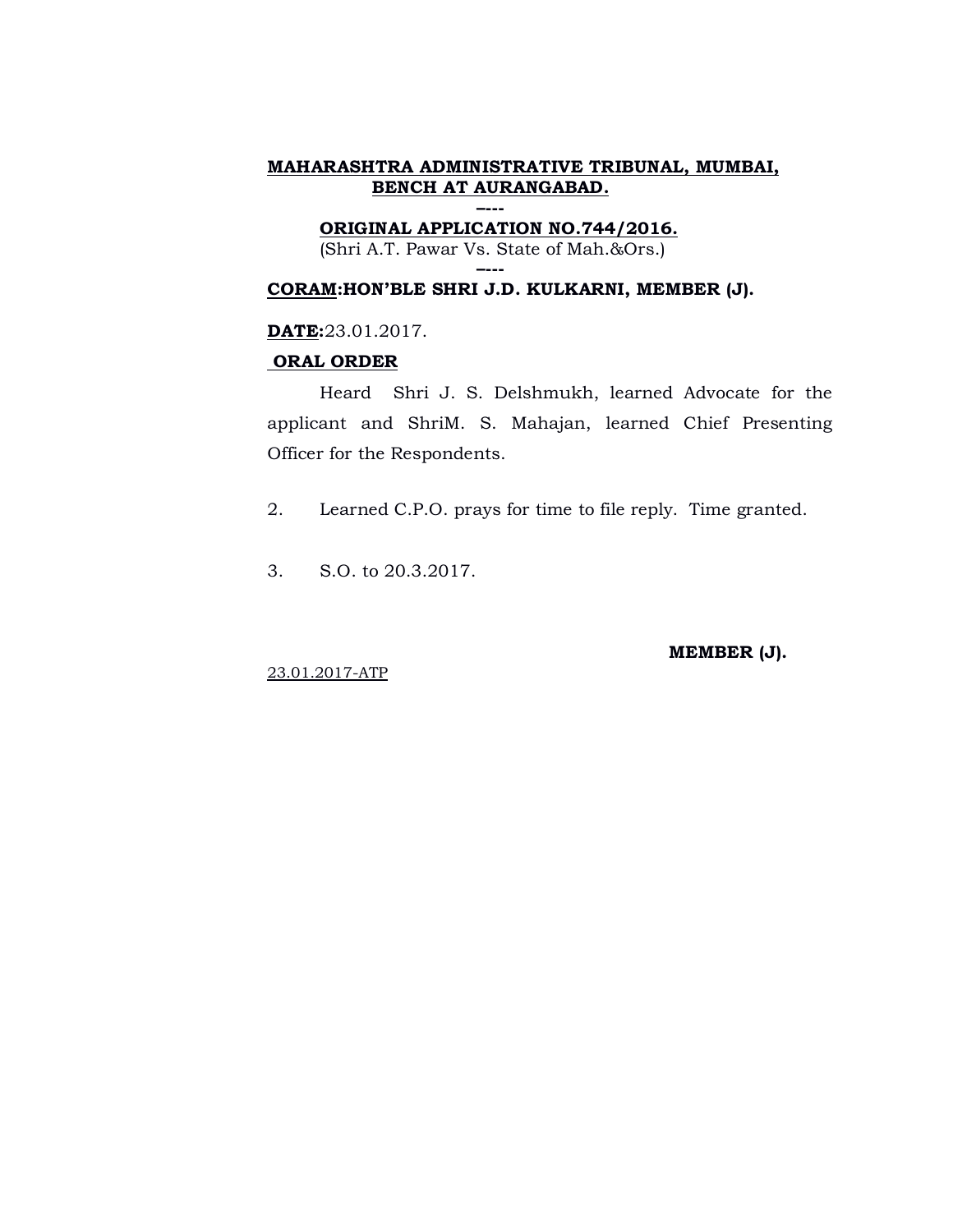## **–--- ORIGINAL APPLICATION NO.785/2016.**

(Dr. A. S. Pardeshi Vs. State of Mah.&Ors.)

**–---**

# **CORAM:HON'BLE SHRI J.D. KULKARNI, MEMBER (J).**

## **DATE:**23.01.2017.

#### **ORAL ORDER**

Heard ShriA. S. Deshmukh, learned Advocate for the applicant and Smt P. R. Bharaswadkar, learned Presenting Officer for the Respondents.

2. Learned P.O. prays for time to file reply. Time granted.

3. S.O. to 21.3.2017.

**MEMBER (J).**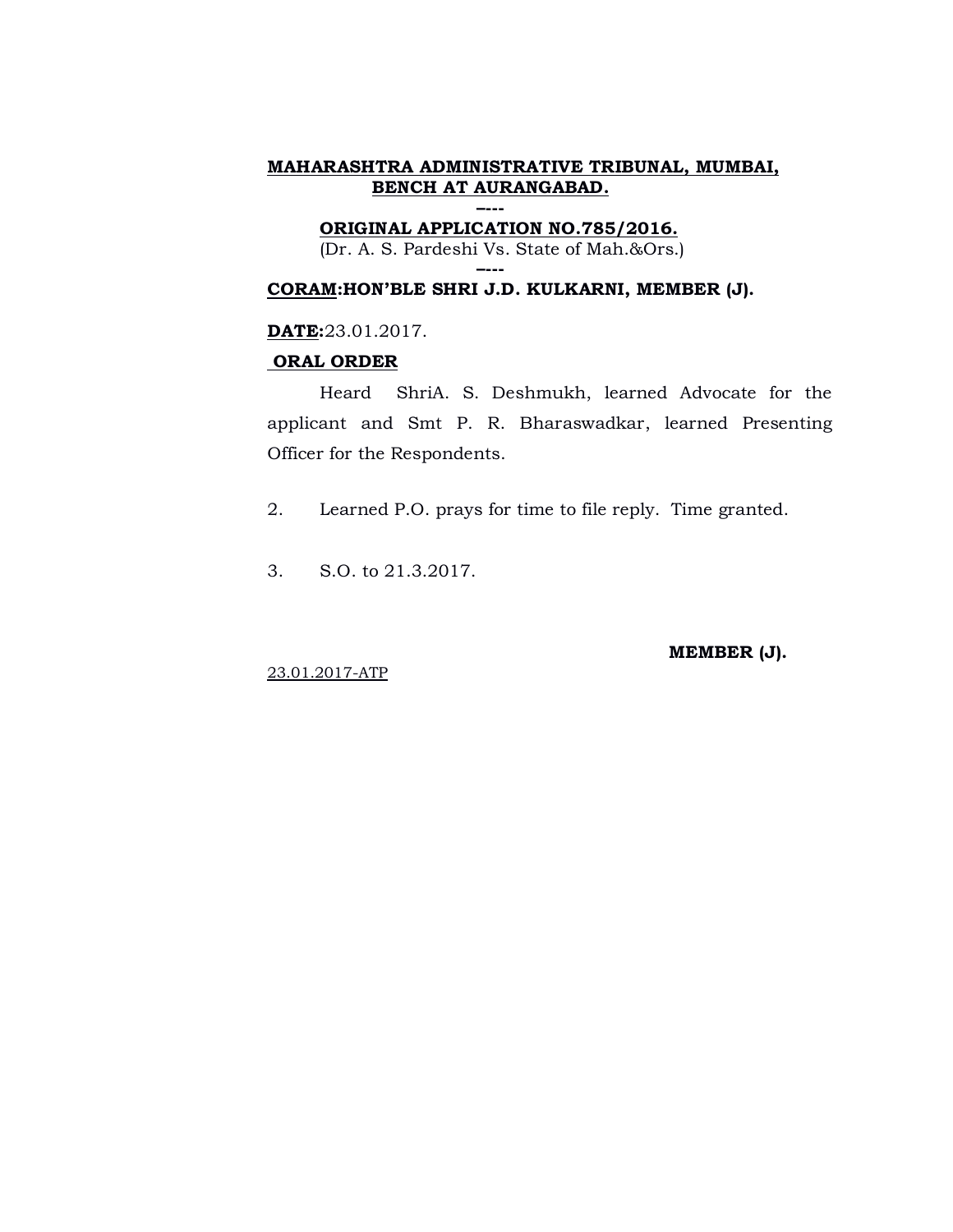**–--- ORIGINAL APPLICATION NO.813/2016.**

(A. V. Gangode Vs. State of Mah.&Ors.) **–---**

#### **CORAM:HON'BLE SHRI J.D. KULKARNI, MEMBER (J).**

#### **DATE:**23.01.2017.

#### **ORAL ORDER**

Heard ShriA. S. Deshmukh, learned Advocate for the applicant and ShriM. S. Mahajan, learned Chief Presenting Officer for the Respondents no.1 and 2. None present for the Respondents no.3 and 4.

2. Learned P.O. filed reply affidavit on behalf of Respondent no.1. It is taken on record. Its copy is served on the learned Advocate for the applicant.

3. Since the pleadings are complete the matter is admitted and kept for final hearing with liberty to the applicant to file rejoinder, if any.

4. S.O. to 22.2.2017.

**MEMBER (J).**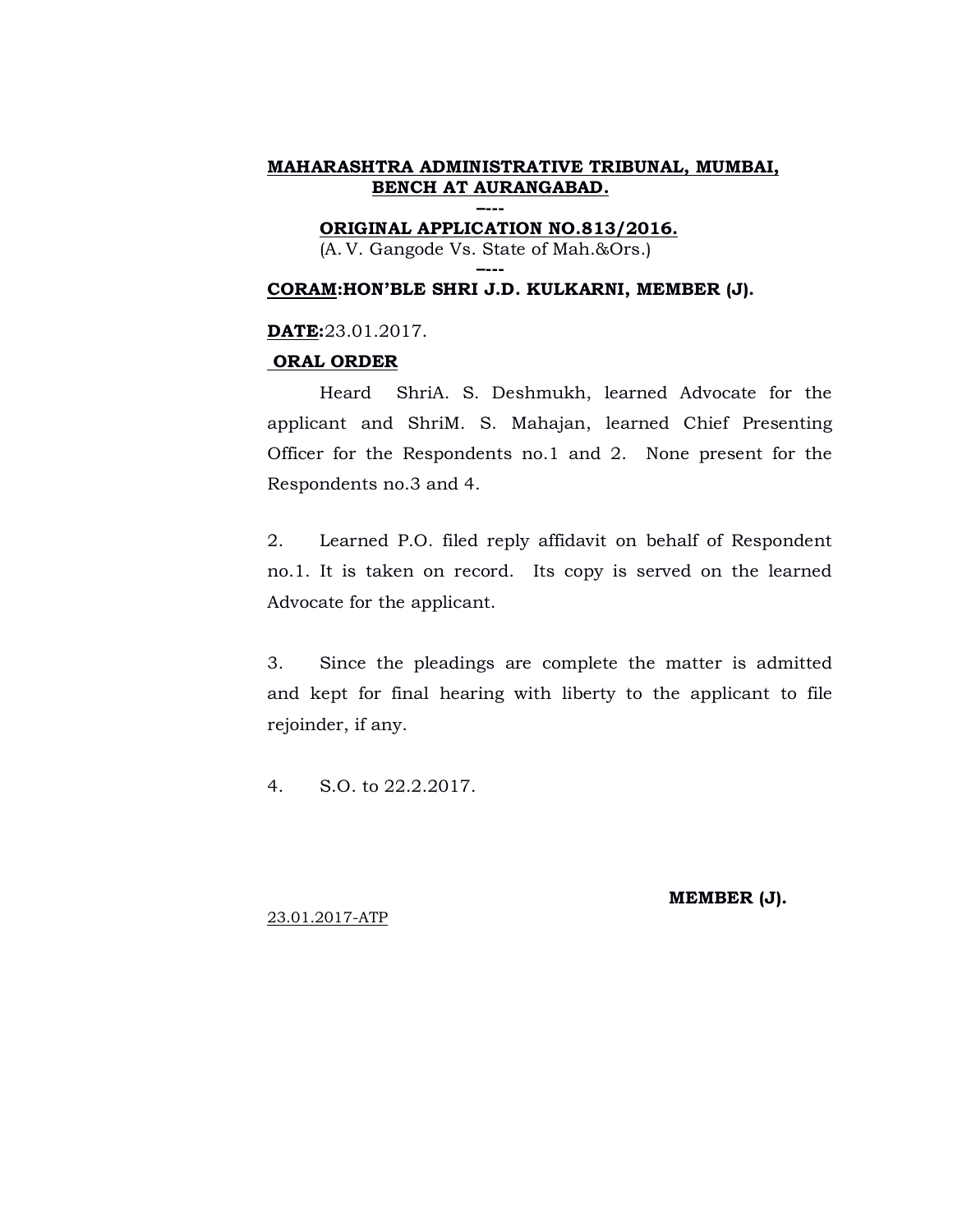#### **–--- ORIGINAL APPLICATION NO.837/2016.**

**–---**

(ShriS.S. Fulgaonkar Vs. State of Mah.&Ors.)

#### **CORAM:HON'BLE SHRI J.D. KULKARNI, MEMBER (J).**

#### **DATE:**23.01.2017.

#### **ORAL ORDER**

Heard ShriP. A. Bharat, learned Advocate holding for Shri B. S. Deshmukh, learned Advocate for the applicant,Shri. M.S. Mahajan, learned Chief Presenting Officer for the Respondents no.1 to 3 and ShriAshishRajkar, learned Advocate holding for Shri S.D. Joshi, learned Advocate for the Respondent no.4.

2. Learned C.P.O. as well as learned Advocate for the respondent no.4 prays for time to file replies. Time granted.

3. S.O. to 21.3.2017.

**MEMBER (J).**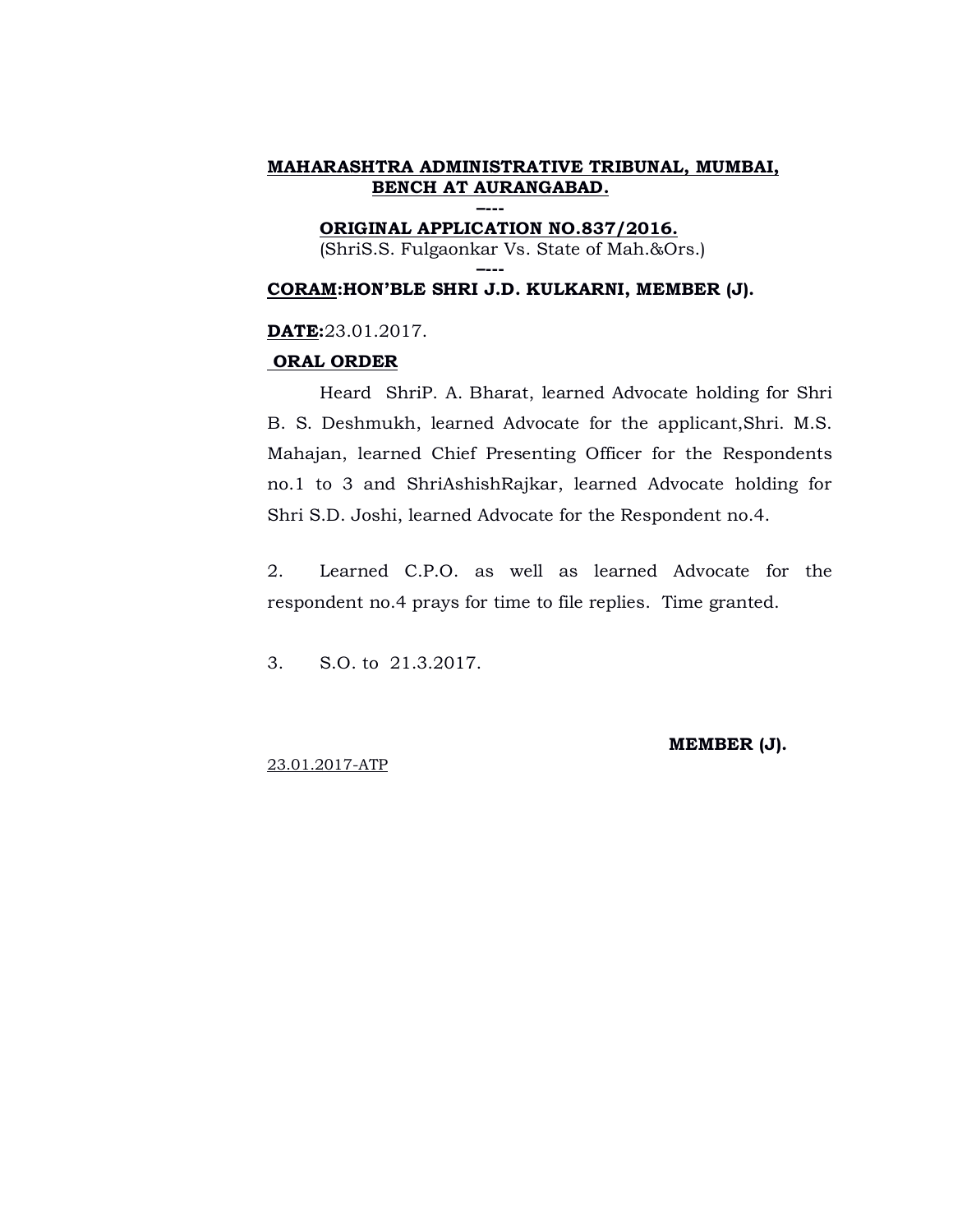**–--- ORIGINAL APPLICATION NO.854/2016.**

(ShriA. K. Dhatrak Vs. State of Mah.&Ors.)

## **–--- CORAM:HON'BLE SHRI J.D. KULKARNI, MEMBER (J).**

# **DATE:**23.01.2017.

## **ORAL ORDER**

Learned Note filed by ShriJ. B. Choudhary, learned Advocate for the applicant. Heard Smt PR Bharaswadkar, learned Presenting Officer for the Respondents no.1 to 4 and ShriAshishRajkar, learned Advocate holding for Shri S.D. Joshi, learned Advocate for the Respondents no.5 and 6.

2. In view of leave note filed by the learned Advocate for the applicant, S.O. to 2.2.2017.

23.01.2017-ATP

## **MEMBER (J).**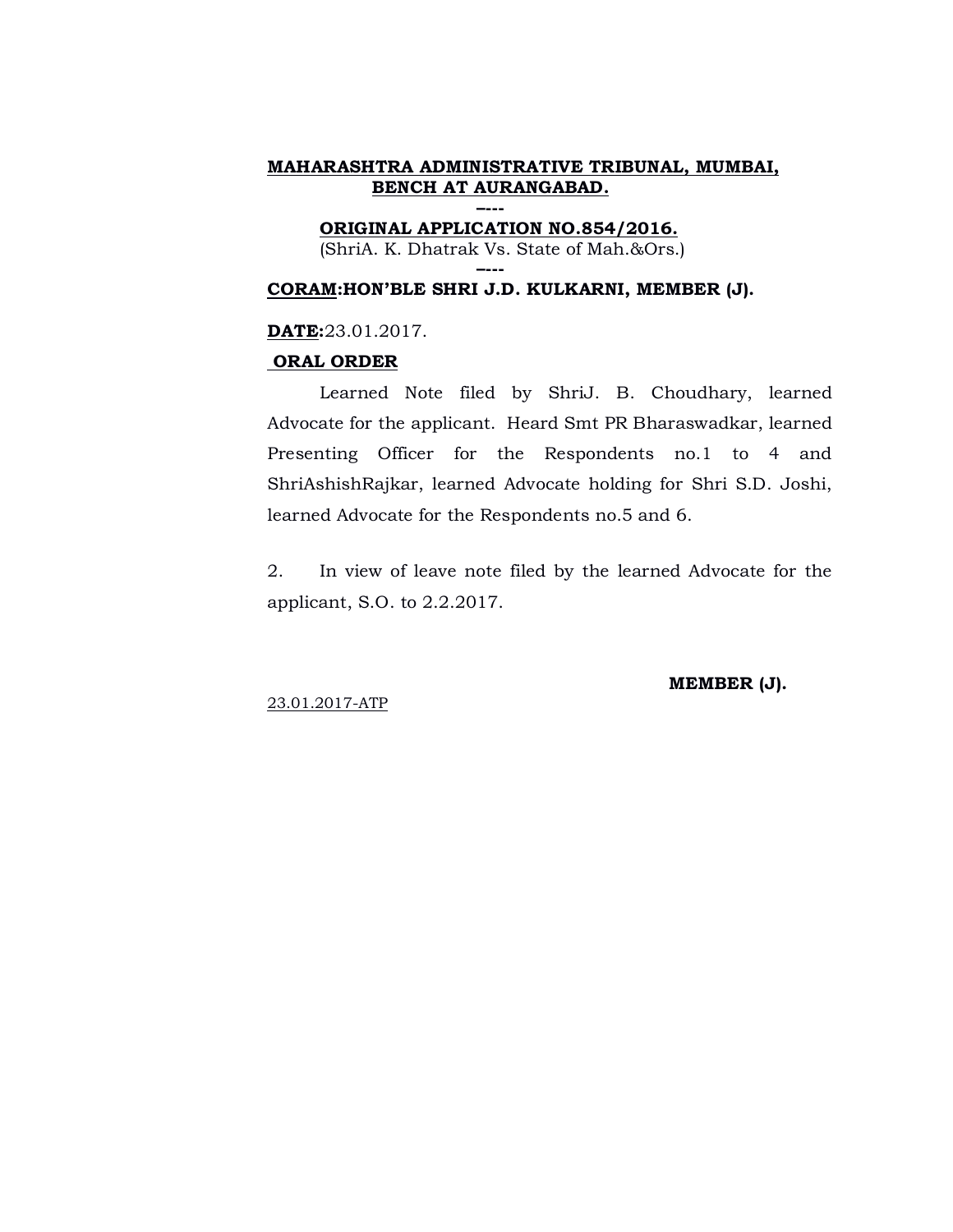**–--- ORIGINAL APPLICATION NO.855/2016.**

(ShriP.Y. Gaikwad Vs. State of Mah.&Ors.)

### **–--- CORAM:HON'BLE SHRI J.D. KULKARNI, MEMBER (J).**

# **DATE:**23.01.2017.

## **ORAL ORDER**

Learned Note filed by Shri J. B. Choudhary, learned Advocate for the applicant. Heard Smt PR Bharaswadkar, learned Presenting Officer for the Respondents no.1 to 4 and ShriAshishRajkar, learned Advocate holding for Shri S.D. Joshi, learned Advocate for the Respondents no.5 and 6.

2. In view of leave note filed by the learned Advocate for the applicant, S.O. to 2.2.2017.

23.01.2017-ATP

## **MEMBER (J).**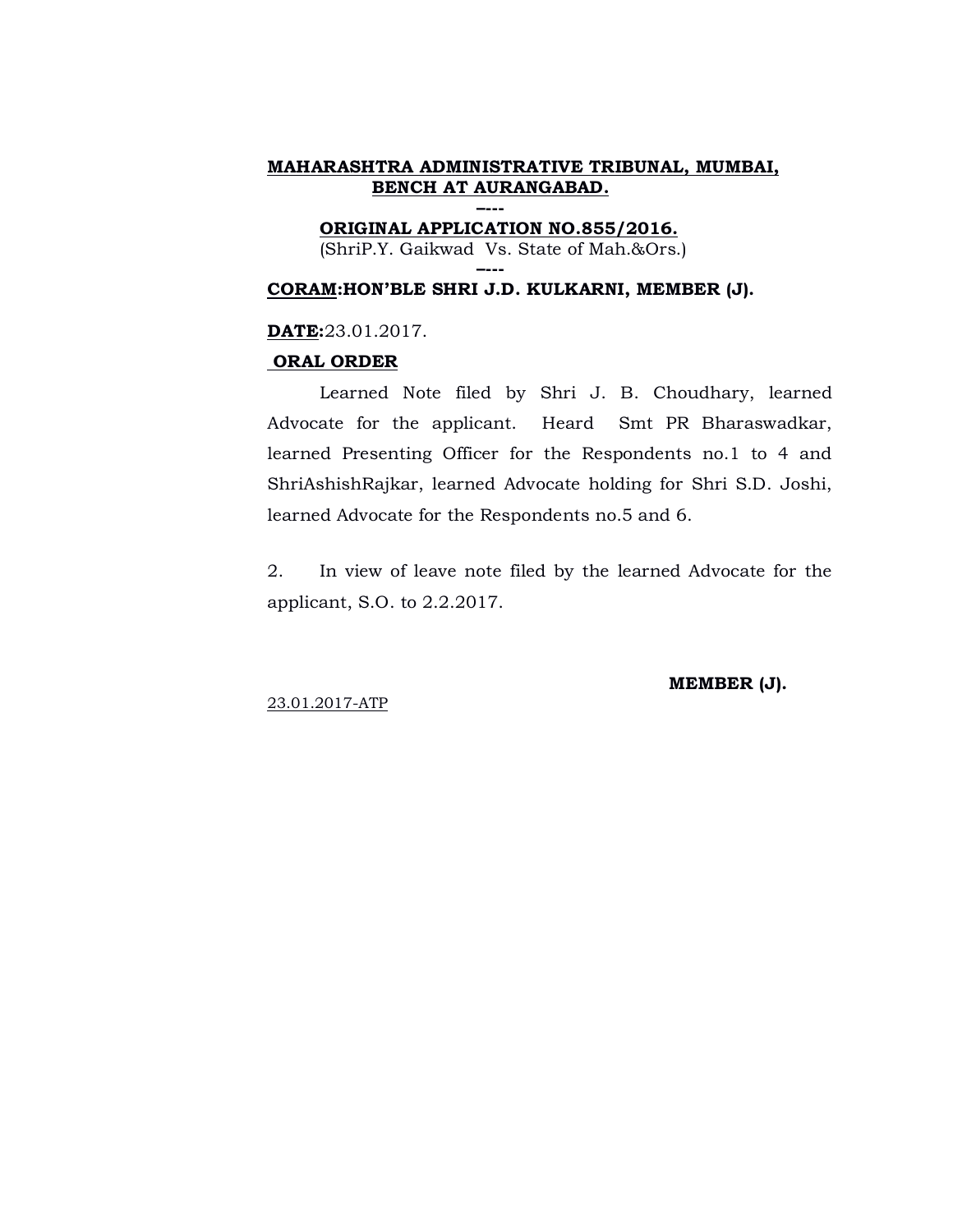**–--- MA NO.412/2015 WITH MA 158/2008 IN OA 965/1996.** (Shri S. K. Mangle Vs. State of Mah.&Ors.)

# **CORAM:HON'BLE SHRI J.D. KULKARNI, MEMBER (J).**

**–---**

## **DATE:**23.01.2017.

#### **ORAL ORDER**

None present for the applicant. HeardSmt PR Bharaswadkar, learned Presenting Officer for the Respondent no.1 and Shri S.S. Shinde, learned Advocate holding for ShriVivekBhavthankar, learned Advocate for the Respdts. no.2 to 5.

2. Learned P.O. prays for time to file reply. Time granted.

3. S.O. to 21.3.2017.

**MEMBER (J).**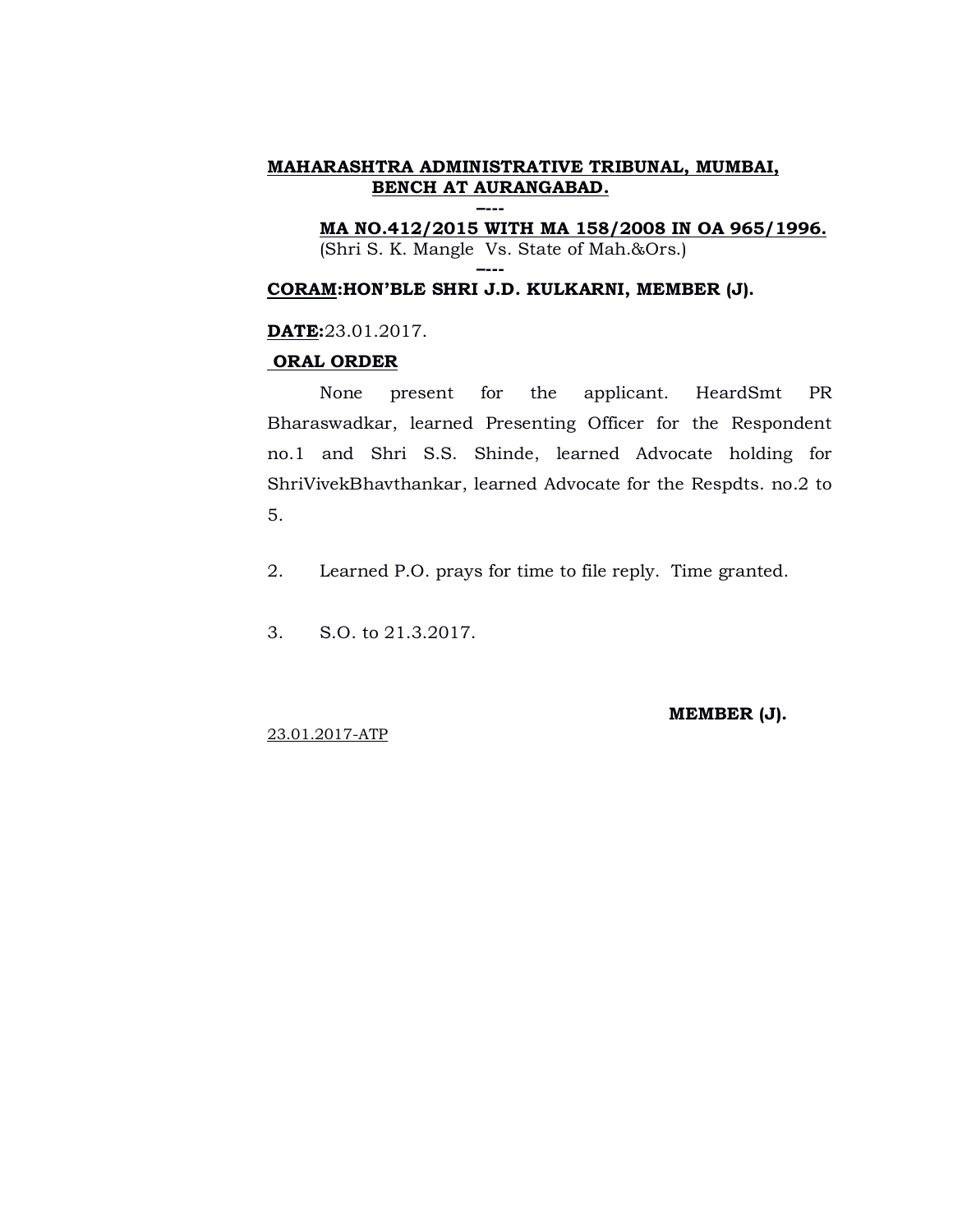**–--- M.A.No. 388/2016 in OA St.No.1682/2016.** (ShriS.R. Pathak Vs. State of Mah.&Ors.)

# **CORAM:HON'BLE SHRI J.D. KULKARNI, MEMBER (J).**

**–---**

## **DATE:**23.01.2017.

#### **ORAL ORDER**

Heard ShriAshishRajkar, learned Advocate holding for Shri S.D. Joshi, learned Advocate for the applicant and ShriM. P. Gude, learned Presenting Officer for the Respondents.

2. Learned P.O. prays for time to file reply. Time granted.

3. S.O. to 21.3.2017.

**MEMBER (J).**